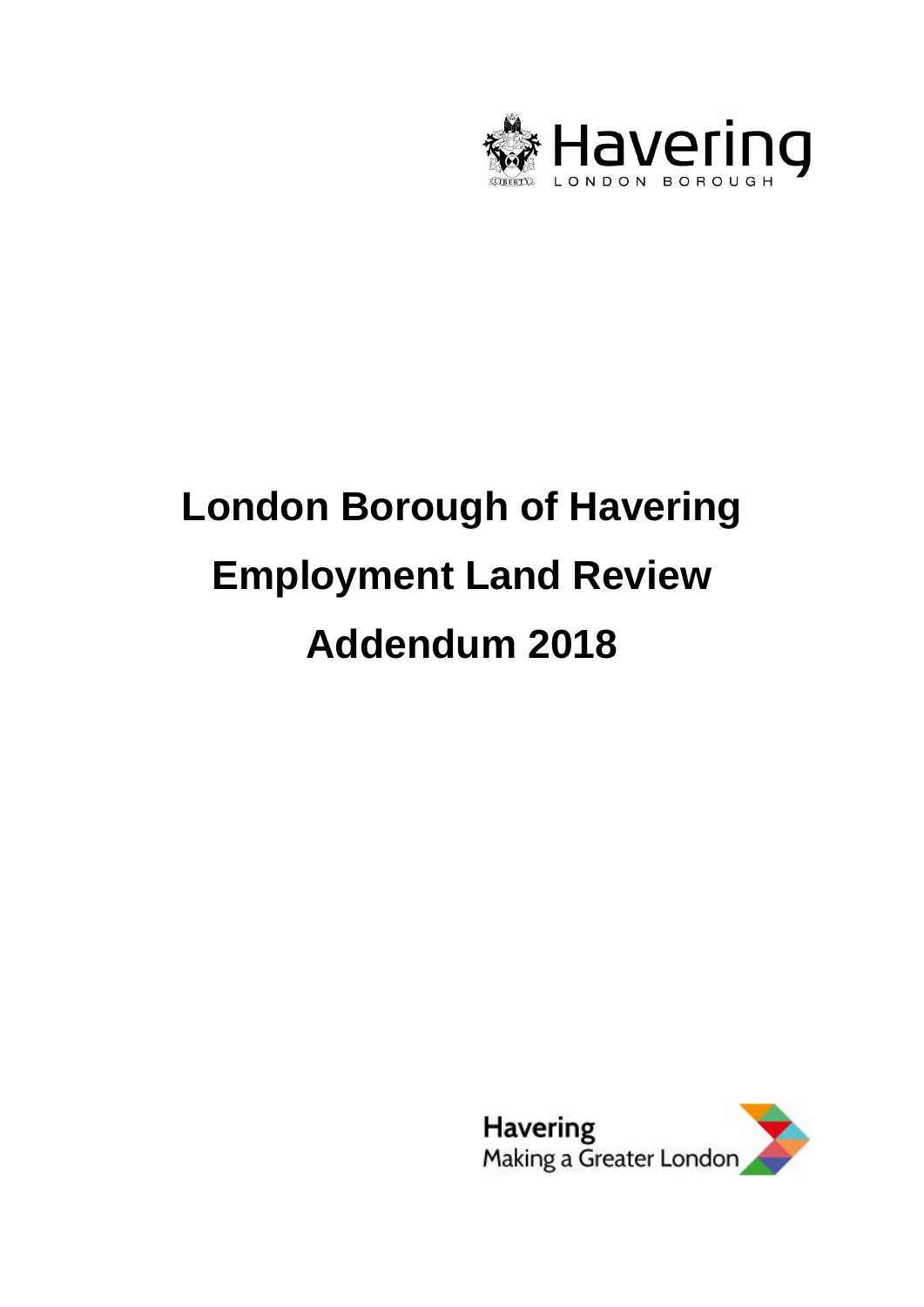## **1. Introduction**

- 1.1 The Employment Land Review (ELR) commissioned from consultants AECOM (formerly URS) was published in April 2015, and prior to submission of the Havering Local Plan, it is necessary to ensure that the analysis and recommendations for the demand and supply of employment land and premises are still relevant as a robust element of the evidence base. This Addendum has been prepared with advice from AECOM to reflect the implications of changes which have taken place since the original publication and to reconsider the recommendations of the ELR.
- 1.2 The Council is also initiating an Economic Development Strategy (EDS) which will inevitably affect future policy positions with regard to employment types and location. It is likely that a full technical review of the ELR will be appropriate when the EDS is established, and consequently this review will seek to identify the continuing importance and applicability of the recommendations made in the ELR.
- 1.3 This Addendum generally follows the structure of the ELR and reviews each section in the light of circumstances which may have varied since the original publication in 2015. These specifically include the relevant spatial policy context and its evolution, the social and economic profile of the borough, changes to the supply of employment land, and levels of forecast demand for land and premises.
- 1.4 The Addendum seeks to reconsider and, where necessary, adjust the analysis and recommendations of the ELR in light of the issues noted above.. The Addendum is structured as follows:
	- **Introduction**
	- Approach
	- Policy Review
	- Socio-economic Profile
	- Supply of Employment Land and Premises
	- Property Market Assessment
	- Demand
	- Conclusions.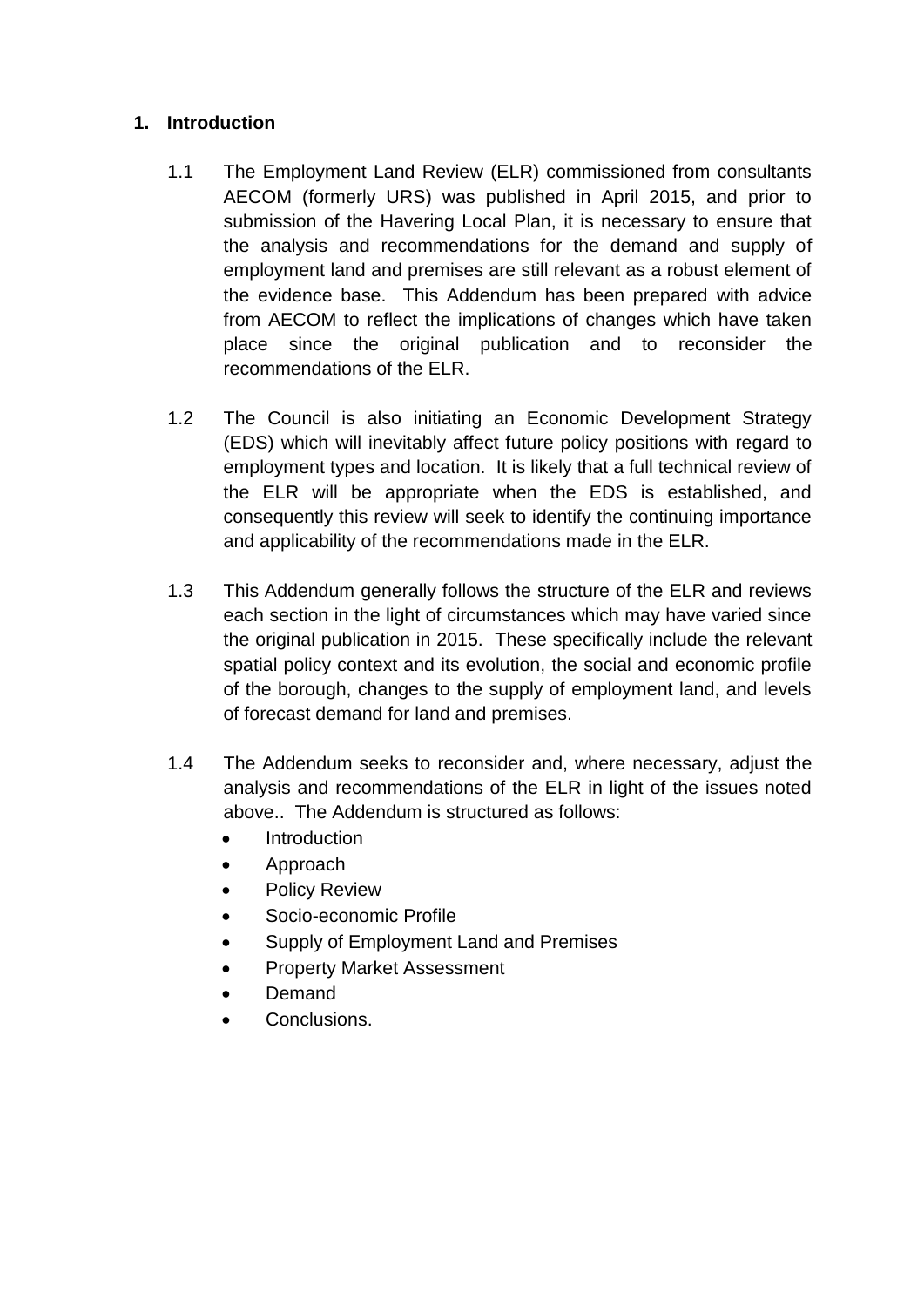# **2. Approach**

- 2.1 The methodology for the ELR was based on the process identified in National Planning Policy Guidance (NPPG) and follows a logical process of establishing supply, demand and the differences which constitute the opportunities for future development. This methodology is set in the context of the socio-economic and political characteristics which influence demand and the sources quoted comprise a comprehensive basis of information.
- 2.2 Following the Introduction and structure noted above, the Addendum reviews each section of the ELR and identifies whether changing circumstances or more recent research lead to the need to revise recommendations made. The recommendations of the ELR are assessed in the light of their continued relevance and this constitutes a 'test of confidence' that the research is robust and reflects the current situation.
- 2.3 The Addendum Policy Review section (Sec. 3) identifies the most recent research and analysis at each level as follows:
	- New national legislation
	- London Plan
	- Evidence base studies
	- Local Plan and local studies.
- 2.4 New legislation specifically relating to employment land relates to the continuing changes with regard to permitted development rights, frequently known as the 'prior approval' process which permits a change of use to residential (C3 Use Class) without the need for planning permission. Since October 2017, this has been extended to permit a change of use from to light industrial use (B1(c) Use Class) to residential use, as further described below.
- 2.5 The draft new London Plan has been prepared and proposed as a replacement to the adopted London Plan and was published for public consultation which finished on Friday 2<sup>nd</sup> March 2018. It includes a limited number of new policies relating to the provision of employment land which will affect Havering as noted in Section 3 below.
- 2.6 To support the draft new London Plan, the GLA has prepared three major evidence base documents which have informed the position on employment land: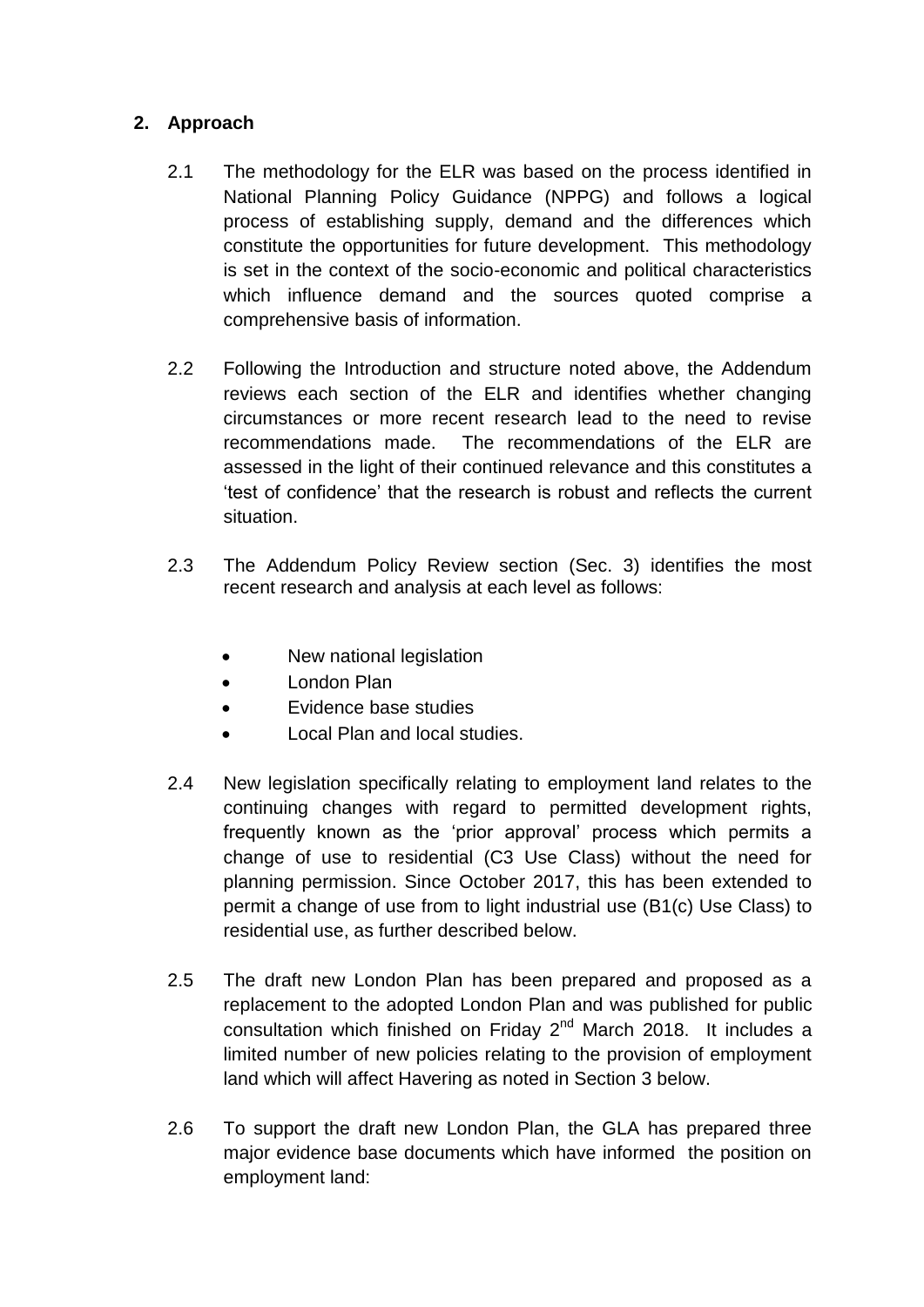- London Industrial Land Supply and Economy Study (LILSE), 2016
- London Office Policy Review (LOPR), 2017
- London Industrial Land Demand Study (LILDS), 2017.
- 2.7 These documents have been reviewed briefly to ascertain the implications for Havering in terms of the changing demand and supply of land for industrial and office uses, and compared with the findings of the ELR in these regards.
- 2.8 The Socio-economic Analysis section of the ELR covers the main socio-economic characteristics of the Borough in terms of population, workforce and employment, earnings, skills and training, occupational classifications, travel to work, business and employment sector issues. The Addendum (Sec. 4) notes and sets out the very limited changes in these characteristics since the publication of the ELR.
- 2.9 The Supply of Employment Land and Premises section (Sec. 5) of the Addendum notes any changes in the quality and characteristics of employment land as a result of the most recent evidence base studies noted in 2.6 above. An important element of assessing land availability is the 'call for sites' as required by the NPPG and noted in Section 5.3 of the ELR.
- 2.10 In terms of a study area, the ELR identified 48 existing and potential employment (office or industrial/warehousing) clusters in four groups of employment area type. In light of the thorough analysis undertaken in the ELR to identify these and the Council's local knowledge of sites and clusters, the list of employment clusters is unaltered in this Addendum.
- 2.11 With regard to the quantum of supply, the 2015 London Industrial Land Supply and Economy Study (LILSE) provides an updated position on the supply of industrial (B1c/B2/B8) land for Havering with reference being had to this in this section of the Addendum (Sec. 5). Regarding office use, an updated supply position for the borough is included within the recent London Office Policy Review (LOPR) 2017.
- 2.12 The Property Market Assessment of the ELR (Sec. 6) comprised consultations with local property market agents and key stakeholders. The Addendum Section 6 updates this assessment with regard to more recent correspondence with local property market agents and key stakeholders.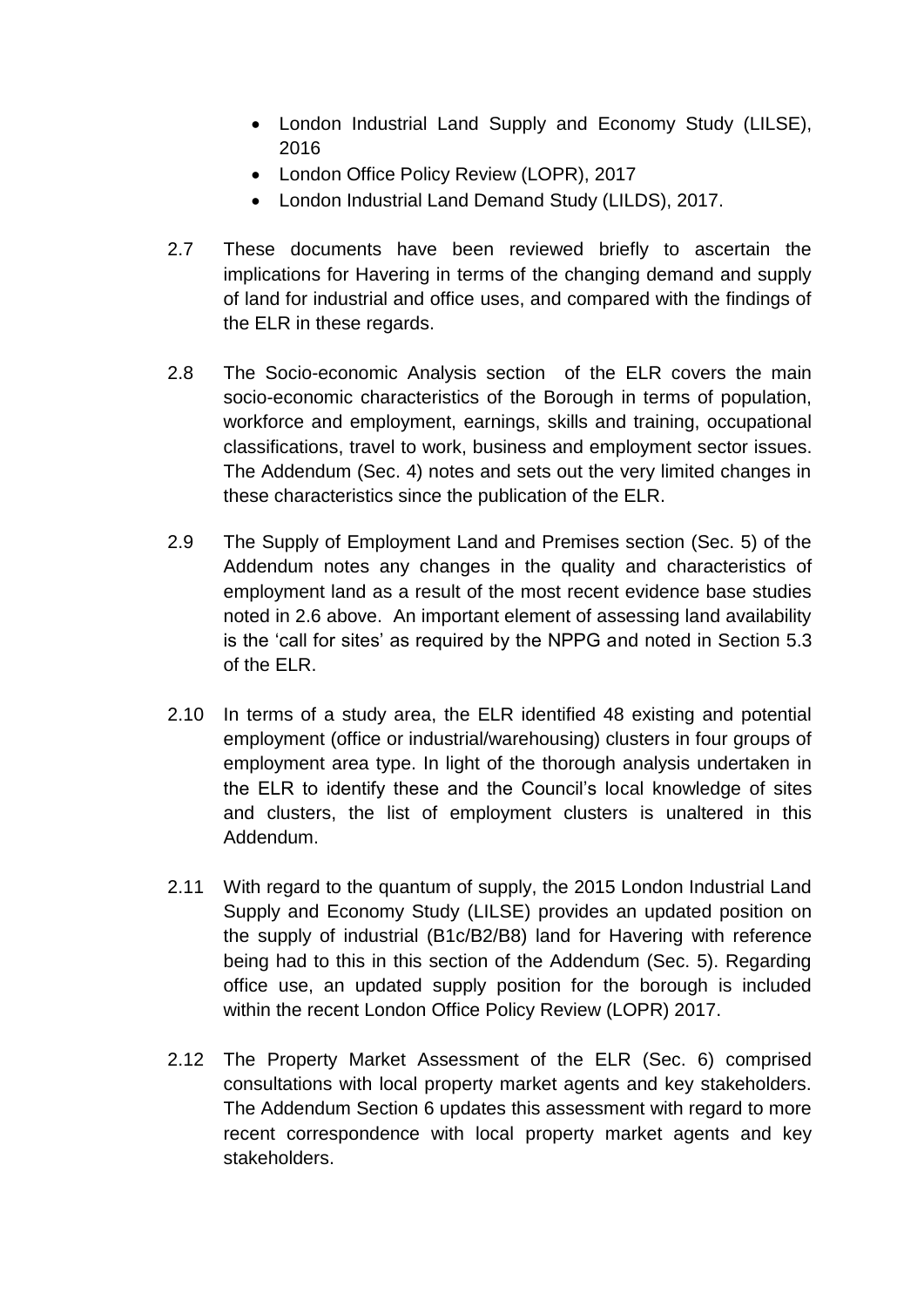2.13 The Demand assessment (Sec. 7) identifies technical studies relating to the office and industrial floorspace required. In the ELR these were estimated for the Local Plan period (to 2031) using the consultants typical methodology regarding forecasting land and floorspace requirements for employment uses, and drawing on Valuation Office Agency (VOA) and GLA studies providing employment forecast data. The recent publication of the LILDS and LOPR 2017 mean that a more recent forecast of employment space requirements is available and reference is made to these in the Addendum below.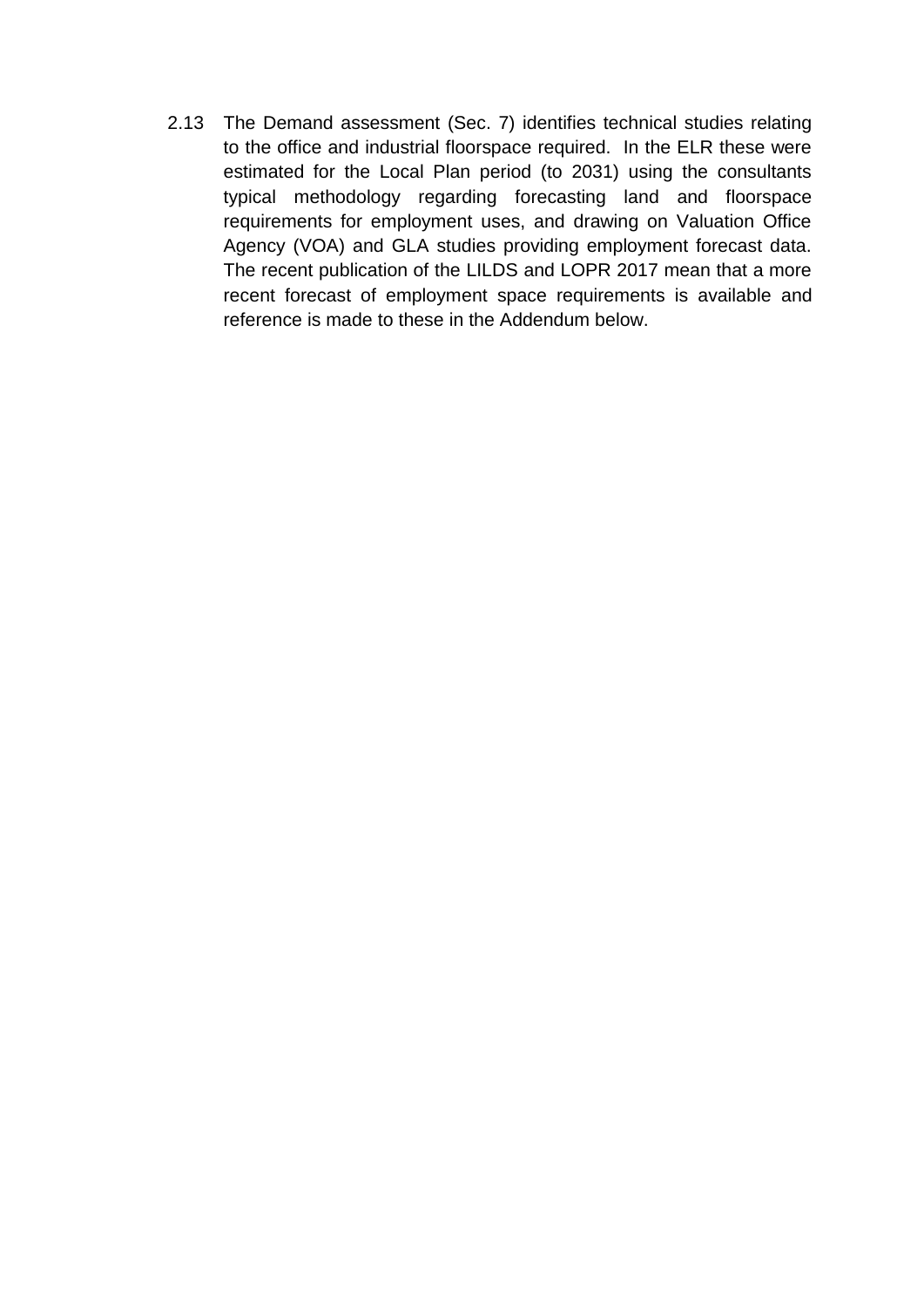## **3. Policy Review**

- 3.1 The ELR identified the key role of the National Policy Planning Framework (NPPF) and the accompanying National Planning Practice Guidance (NPPG) and national policy objectives to be achieved in local planning. Recent policy developments since the preparation of the ELR may be reviewed under four headings:
	- New national quidance and legislation
	- Regional planning policy
	- Evidence base studies
	- Local Plan and local studies.

#### **New national guidance and legislation**

- 3.2 The significance of the Functional Economic Market Area (FEMA) was emphasised in the NPPG 2014, as was the role of the Duty to Cooperate (DtC) with regard to the appropriate neighbouring local authorities. The London Boroughs of Newham, and Barking and Dagenham together with Brentwood Borough Council areas constituted the FEMA for the London Borough of Havering as was set out in the ELR, and this is considered to not likely have changed in this intervening period such that it remains a suitable area for reference to within this Addendum. Its correspondence with the Property Market Area as noted in the ELR provides the basis for continuing technical consultations and cooperation under the DtC.
- 3.3 A key area of recent policy has been the changes to permitted development rights, frequently known as the 'prior approval' process, which allows the change of office use to residential without the need for planning permission. This has had a notable, if geographically variable, impact on the removal of office employment space in many city and town centres, and elsewhere in employment areas. In October 2017, permitted development rights were extended to light industrial premises (B1(c) Use Class) thus allowing for further 'prior approvals' to be sought for conversions of such premises to residential use (C3 Use Class).

#### **Regional Planning Policy**

3.4 The London Plan provides the strategic planning framework for Greater London, unlike the rest of the country, and the ELR identified the relevant policies and requirements of the 2011 London Plan, the 2013 Revised Early Minor Alterations and a key Supplementary Planning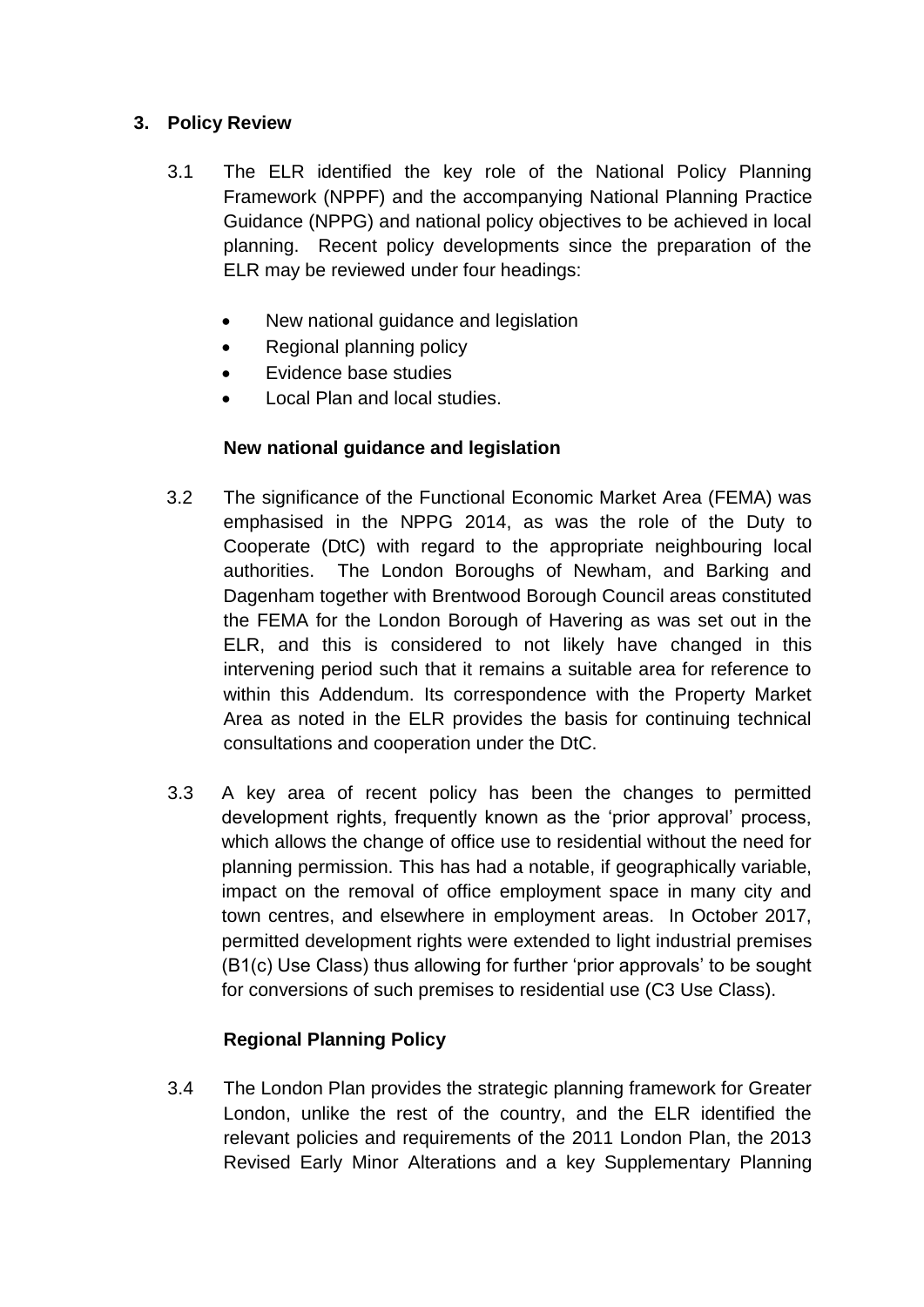Guidance (SPG) document, the Land for Industry and Transport SPG 2012. The London Riverside Opportunity Area is identified, as is Romford as a Metropolitan Centre, and Havering was specified as a 'Managed Transfer' Borough, that is, a borough which is considered to "typically have a greater supply of vacant industrial sites relative to demand and should generally adopt a rigorous but sensitively managed approach to transfer".

- 3.5 Whilst a further iteration in the form of the Further Alterations to the London Plan (FALP) was adopted in 2015, a new replacement London Plan has been in preparation since then, and the Draft New London Plan was public consultation which was completed on 2<sup>nd</sup> March 2018. The majority of the Draft New London Plan's proposed policies on employment land support and strengthen previous positions and broadly maintains Havering's position as a Borough with opportunities for the "limited release" of industrial floorspace for other uses, together with Barking and Dagenham and Newham.
- 3.6 Policies on Strategic Industrial Locations (SIL) and Locally Significant Industrial Sites (LSIS), Policies E5 and E6 respectively, are retained with a key change being found in the form of Policy E7 which relates to intensification, co-location and substitution of and on industrial land. The adopted London Plan continues to provide the strategic context for the preparation of the Havering Local Plan.
- 3.7 The Draft New London Plan states that development plans should consider both intensification and the co-location of industrial with nonindustrial uses in LSIS, and mixed use and residential uses on nondesignated industrial sites will be supported if the site is redundant, allocated in a Local Plan or where industrial floorspace is provided. Redevelopment to provide intensification in SIL and LSIS should provide an increase or 'no net loss' of floorspace and must ensure that industrial type uses are not compromised.
- 3.8 Development plans should also consider the scope for the substitution of industrial capacity, in collaboration with neighbouring authorities provided. This is likely to influence potential development in Havering SILs to some extent particularly in collaboration with Barking and Dagenham in the London Riverside Opportunity Area, and will need to be kept under review.
- 3.9 Regarding offices (B1(a/b) Use Class,) refreshed policy is proposed in the Draft New London Plan at Policy E1. The content of the policy is not considered to be of material difference to extant London Plan policy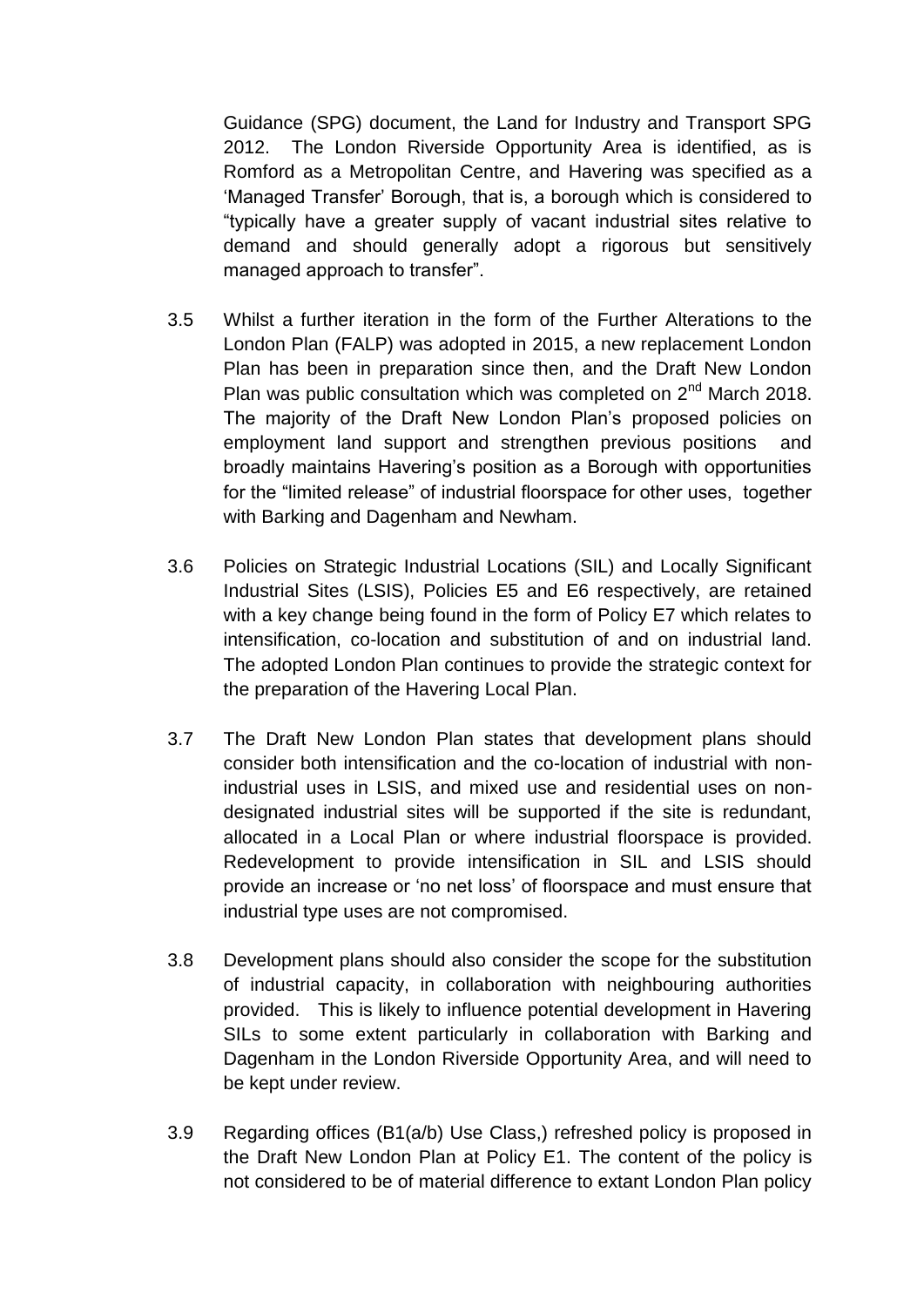with regard to the planning of and management of such uses within Havering.

#### **Evidence base studies**

- 3.10 Three regional evidence base studies relating to employment land have been prepared to support the Draft New London Plan which mainly comprise updated versions of previous studies, and the implications of the following studies are noted in succeeding sections:
	- London Industrial Land Supply and Economic Study (LILSE) (2016)
	- London Office Policy Review (LOPR) (2017)
	- London Industrial Land Demand Study (LILDS) (2017)
- 3.11 The London Industrial Land Supply and Economic Study (LILSE) assessed the supply of industrial land in London in 2015 and how much industrial land has been released over the period 2010-2015 as well as potential future release of land in the planning pipeline. The study analyses employment and business in designated industrial sites and assesses trends in industrial land supply in the inner south east of England and compares these with trends in London as well as considering the potential economic and congestion impacts of a reduced supply of industrial land in the capital. The study found that in 2015 in Havering:
	- There were 498 hectares of industrial land;
	- Of the total, 96 hectares were occupied by industry;
	- Of the total, 174.6 hectares were occupied by warehouses;
	- Of the total, 161.2 hectares were occupied by wider industrial land uses (such as utilities and waste facilities);
	- Of the total, 78.3 hectares were vacant;
	- LB Havering lost 43 hectares of industrial land to other uses from 2006 to 2010.
- 3.12 The London Industrial Land Demand Study (LILDS) 2017, assesses the amount of industrial land London needs to maintain to ensure it continues to function as a successful and sustainable city, and inform emerging London Plan policy. The study assessed demand for land for general industrial uses, logistics activity and wider uses of industrial land such as transport and waste, producing forecasts of industrial land demand by Borough and property market area. Figure 15.1 of the study sets out the indicative industrial land release benchmarks for 2016- 2041 for Havering is -40.8ha (-1.6 hectares per annum, which compares to a 1.7 hectares per annum rate of release set out in 2011).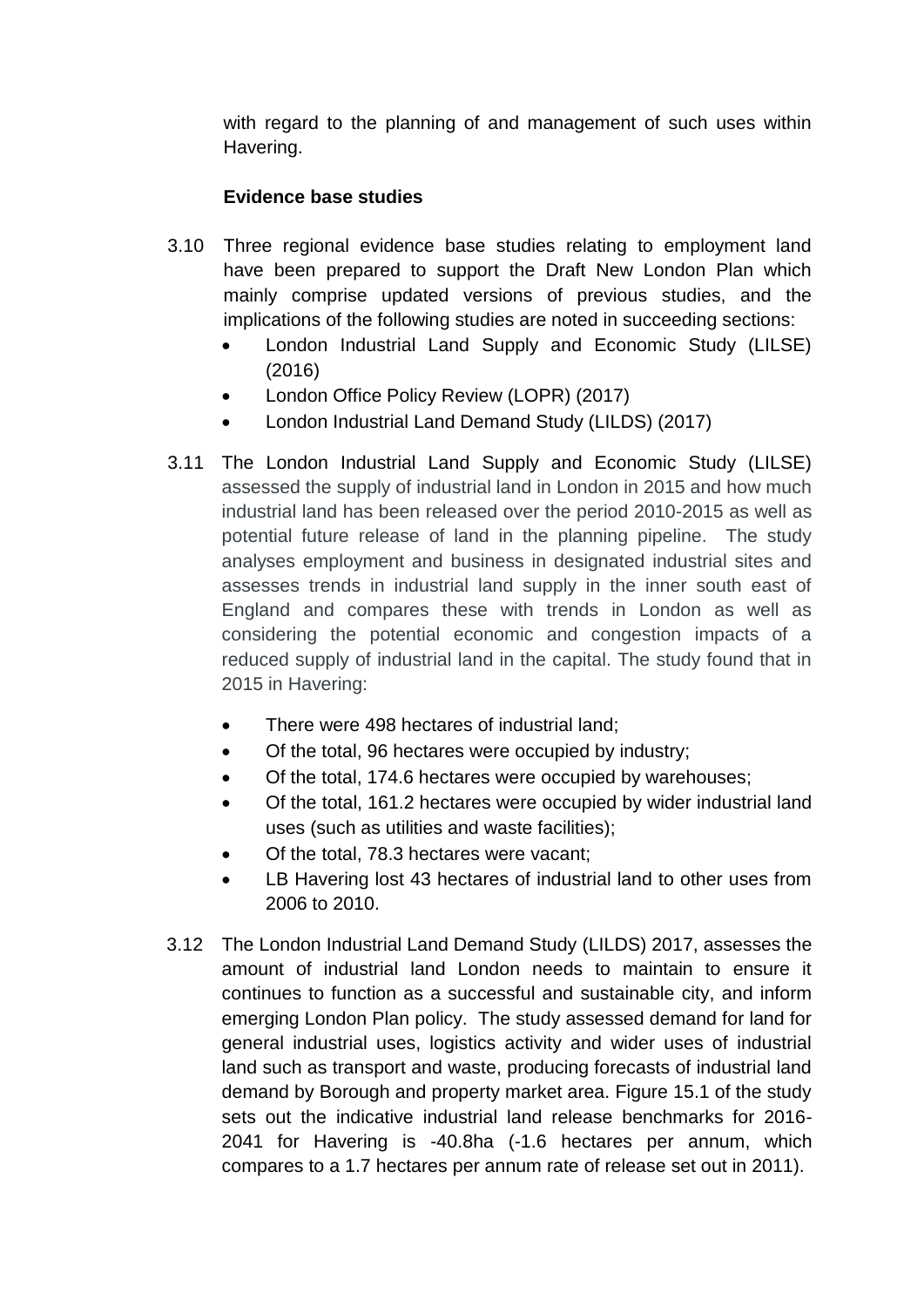3.13 The London Office Policy Review (LOPR), 2017 is the latest publication of a long running series that reviews trends in the London office market and assesses future demand for office floorspace at borough level. The report shows how the relationship between the number of jobs and occupation of office floorspace has been changing in recent years and develops a series of scenarios for the future demand for office floorspace in London. The study reports that LB Havering contains 136,450 square metres (compared to the estimate in the 2012 review of  $180,000m^2$ ) of office floorspace, which remains one of the lowest concentrations of the Outer London boroughs and is contracting most particularly as a result of permitted development rights conversions.

#### **Local Plan and local studies**

- 3.14 Havering Local Plan policy documents are listed in the ELR, including the 2008 Core Strategy, Development Control Policies, Site Specific Allocations DPDs, and the Romford Area Action Plan (AAP). Relevant Council corporate strategies are identified, including the Housing Zone Bid, and the 2014-15 Corporate Plan.
- 3.15 London Riverside Opportunity Area Planning Framework was published in 2015. The Framework identifies that the wider area has the capacity to provide 26,500 new homes and 16,000 new jobs across the two boroughs (Havering and Barking and Dagenham). In Havering, the focus will be on the intensification of industrial land in the Rainham Employment Area and the creation of new residential communities at Rainham and Beam Park
- 3.16 Since the ELR was published in 2012, the Council successfully achieved Housing Zone status for both Rainham and Beam Park and Romford which will assist in accelerating the delivery of new homes in the areas designated. The new station at Beam Park on the Essex Thameside Line is a key component of the Housing Zone for Rainham and Beam Park. The Council has received a planning application for Beam Park which includes the delivery of the new station.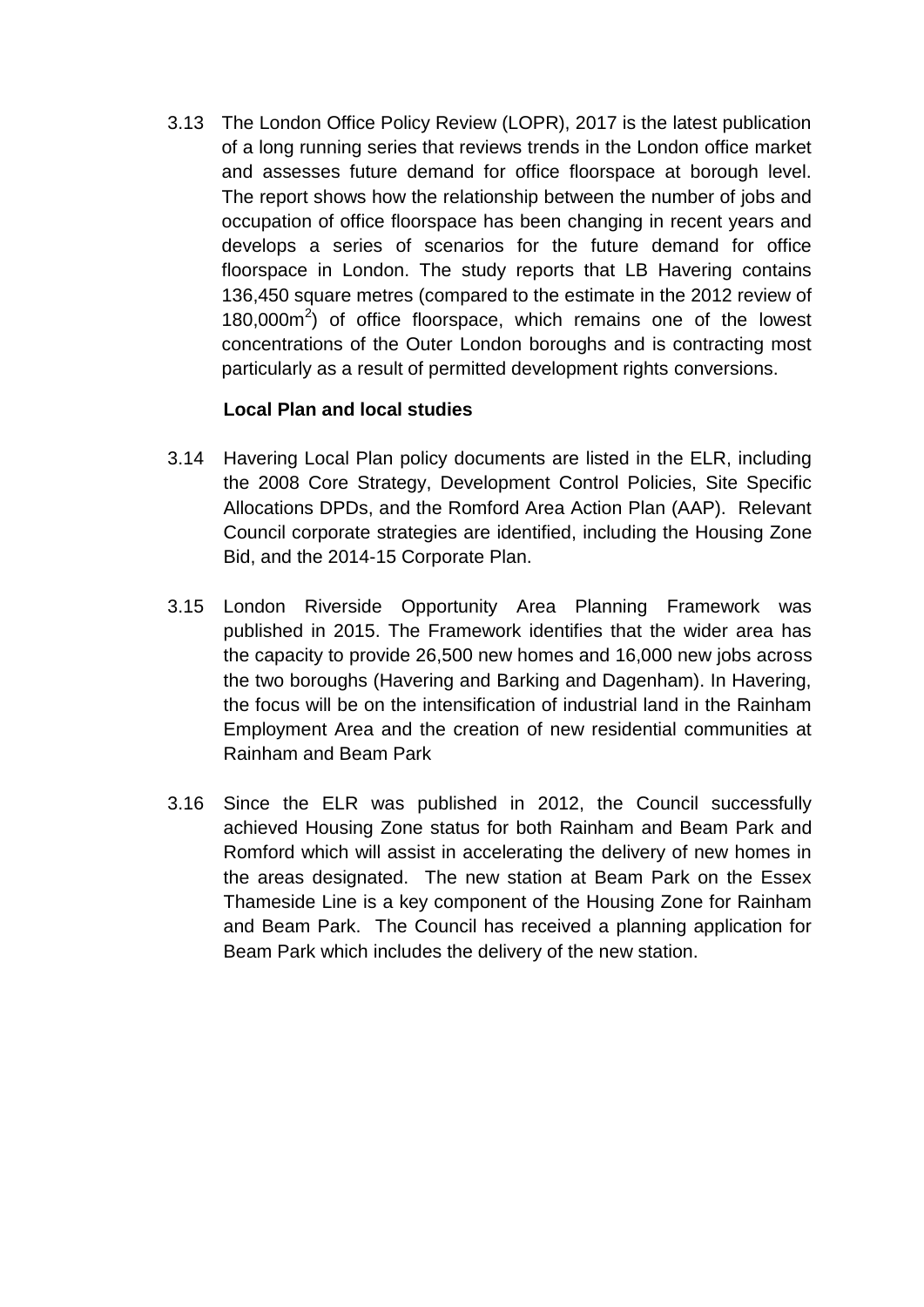#### **4. Socio-Economic Profile**

- 4.1 This section of the 2015 ELR described the main socio-economic characteristics of the Borough in terms of population, workforce and employment, earnings, skills and training, occupational classifications, travel to work, business and employment sector issues. Data and sources were specified and it is noted that Havering is broadly in line with London averages with under-representation of office employment in contrast to employment characteristics which indicate a high level of commuting outside the Borough for work.
- 4.2 The analysis suggested that employment and economic development trends apparent throughout London are broadly represented in Havering and so more recent macro-economic studies may be applied to the local context with a degree of confidence. The level of skills and earnings, and the locational advantages of the Borough suggest that advantage would be taken by local residents of employment opportunities, and this is a positive indicator for recent initiatives to foster development throughout the Borough.
- 4.3 Analysis of the resident workforce found that the occupational profile of LB Havering residents is broadly in line with the London average. However, there are some signs of a low-wage economy in Havering, such as:
	- Relatively high proportions of low educational attainment (only 28% have NVQ 4 and above when compared with 51.9% in London; and 46.5% have NVQ level 3 and above when compared with 66.3% in London<sup>1</sup>);
	- Lower earnings of workplace jobs compared with residents earnings(£472 and £532<sup>2</sup> weekly gross earnings); and a strong out-commuting flow, suggesting that those holding higher qualification are more mobile financially and occupationally, and take up positions outside the borough.
- 4.4 This is supported by analysis of employment within the borough, which shows that office-based employment sectors are significantly underrepresented in comparison with the London average. The borough has a high percentage of employment in construction sector 8.4% when compared with London average of 3.6% and 18.1 % in wholesale and retail trade when compared with 11.4% in London<sup>3</sup>. This suggests a disparity between the occupation of residents and the employment

 1 Source: ONS Annual Population Survey 2016 (2016)

 $2$  Source: ONS Annual Survey of Hours and Earnings  $-$  Resident and Workplace Analysis (2016)

<sup>&</sup>lt;sup>3</sup> Source: ONS Business Register and Employment Survey (2017)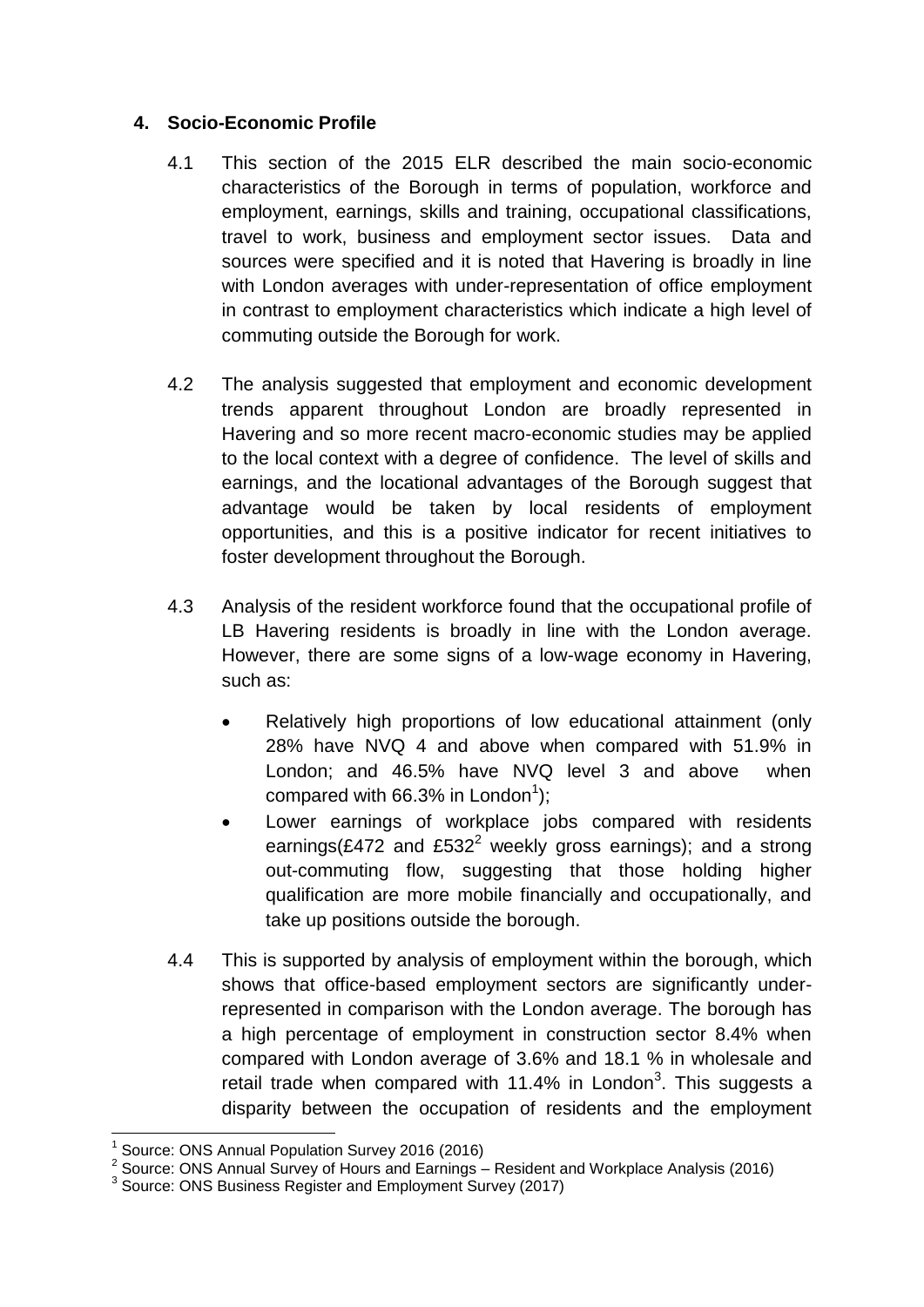available within the borough, and indicates that many residents employed in management, professional and technical professions commute outside of the borough for work.

- 4.5 Employment within the borough is marked by relatively high proportions in manufacturing, construction, motor trades, and transport and storage, as well as retail, health and education. The industrial restructuring which has occurred across London, and in particular East London, over the past few decades has led to a strong decline of manufacturing and shift to service sectors more broadly, and may have led to LB Havering losing out comparatively in terms of job growth.
- 4.6 However, the analysis presented here also suggests that to achieve economic growth the borough can play to the comparative advantages it has such as the labour skills set, the wage economy and location advantages. Playing to strengths would mean that local residents benefit from investment and employment opportunities.
- 4.7 In summary, for the purpose of this Addendum it is not considered that socio-economic trends have changed materially in the last three years sufficient to compromise the value of the analysis which informed the ELR.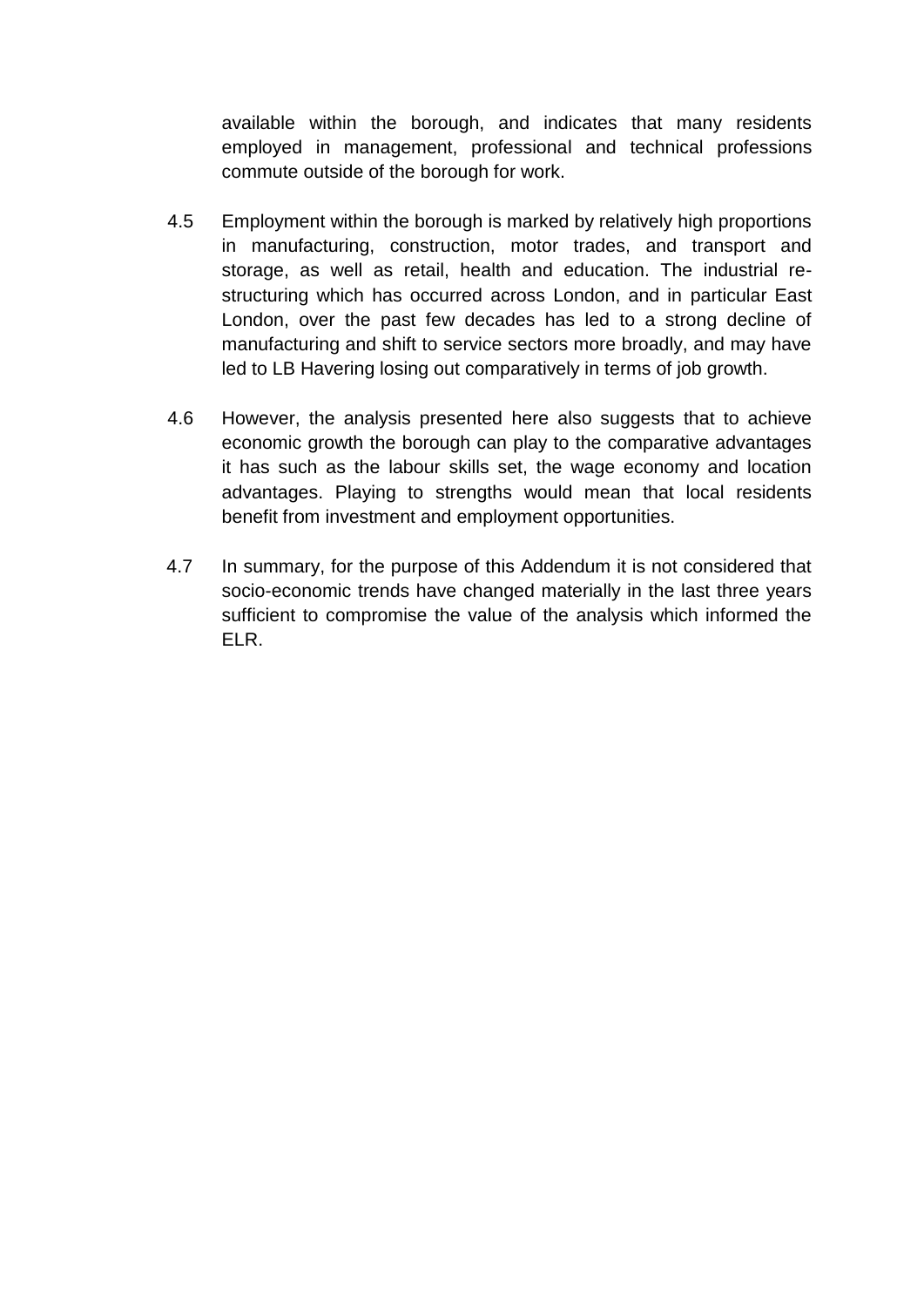# **5. Supply of Employment Land and Premises**

- 5.1 In preparation of the ELR, detailed field survey and desk research identified suitable land and premises for employment uses which are defined as office (B1a-b Use Classes) and industrial and warehousing (B1c, B2 and B8 Use Classes). The methodology was developed to conform to the NPPG and took as its starting point the 2008 adopted LB Havering Local Development Framework (LDF) Proposals Map supplemented by the 2010 GLA London Industrial Land Baseline, (superseded by the 2016 LILSE study) and the consultants' and Council's local and wider knowledge.
- 5.2 In all, 48 'clusters' of employment land were identified as constituting areas appropriate for survey, including designated and non-designated tracts of land ( see page 45-45 and Table 5.1 of the ELR for details on the process), including a Call for Sites exercise undertaken as a consultation measure, and the names of the clusters surveyed. These were then mapped in GIS and field surveyed using site appraisal criteria drawn mainly from the GLA Land for Industry and Transport SPG supplemented with consultant's experience (see ELR Section 5 for the list of criteria, a map of the clusters surveyed and the land uses present).
- 5.3 The clusters comprising the review of qualitative characteristics undertaken in the ELR, and their boundaries are considered to remain appropriate and thus unchanged based on the land uses remaining within these.

# **Office floorspace supply**

5.4 The supply of office (B1a/b Use) floorspace in Havering is estimated to be 136,450 square metres (in 2018) with the majority of this space understood to be in commercial use and lying within Romford Office Quarter (Cluster 18). Stock is contracting as a result of the declining relative attractiveness of the Borough as an office location vis a vis Stratford, and also through PDR conversions to residential use which can be considered to be in part an outcome of falling demand/rental values.

# **Industrial land and floorspace supply**

5.5 The London Industrial Land Supply and Economy Study (LILSE), referred to in 3.11 above, provides an updated 'baseline' position of the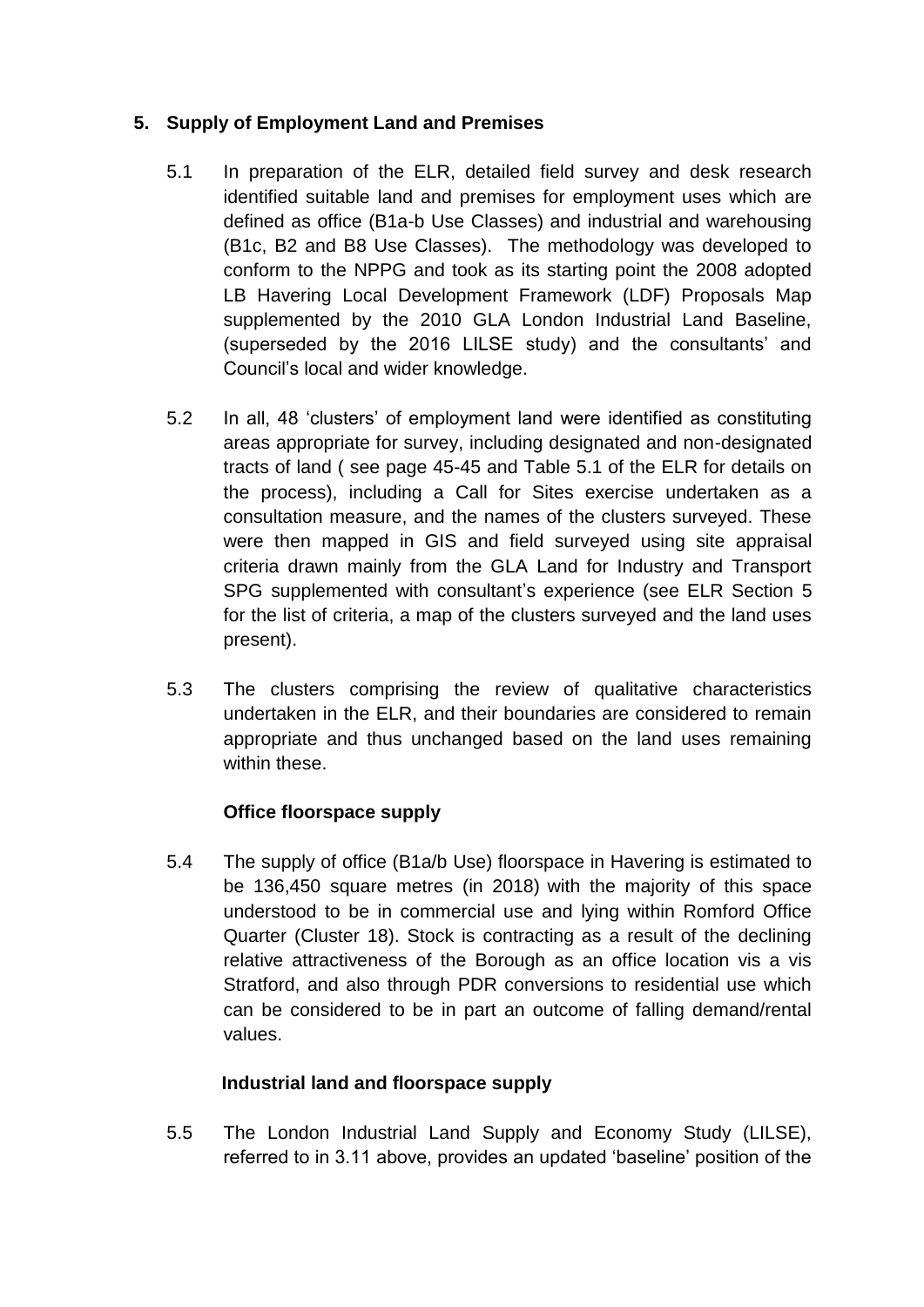supply of industrial land and industrial floorspace in London by Borough.

- 5.6 The 2015 industrial land supply figure in Havering is 438.3 hectares, as set out above in 3.11. The ELR notes that there is 19.1 hectares of undevelopable land in Havering. Deducting this from the 438.3 hectares mean that the total supply of industrial land as of late 2015 was 419.2 hectares (compared with the 412.0 hectares recorded in the ELR), and this may be taken as the most accurate and up to date quantum of industrial land in the Borough.
- 5.7 The higher quantum of land in industrial use recorded by the LILSE can be attributed to non-industrial sites returning to industrial use since the ELR or being better classified as being in industrial use than other uses through the comprehensive review of land uses in the Borough undertaken in the LILSE.

#### **Qualitative characteristics – Office**

5.8 With regard to clusters containing office floorspace, although several locations in the Romford Town Centre and else have undergone change due to permitted development rights conversions to housing (C3 Use) in the last three years, with consequent changes in specific individual sites, these changes are not regarded as leading to detriment to the character of the district since the survey undertaken in the ELR, owing to the compatibility of these two uses. The supply of good quality office space has fallen at a borough-level due to such conversions outlined above but remaining premises continue to serve primarily local companies and activities with moderate and stable vacancy rates.

#### **Qualitative characteristics – Industrial and warehousing**

5.9 With regard to industrial land, and given that a further survey has not been conducted, it is clear from a review of the recent GLA studies that the prevailing character and uses in the SILs and LSISs in Havering has not changed materially since the ELR report. The designations are retained in the Draft New London Plan and these can be expected to continue to provide the principal opportunities for future industrial and warehousing development in the Borough, particularly in light of the prevailing low vacancy rates such as noted in the LILSE and LILDS. Non-designated industrial clusters and the Site Specific Allocation clusters in Rainham similarly have not experienced considerable change with an absence of wholesale redevelopment of such areas for other uses.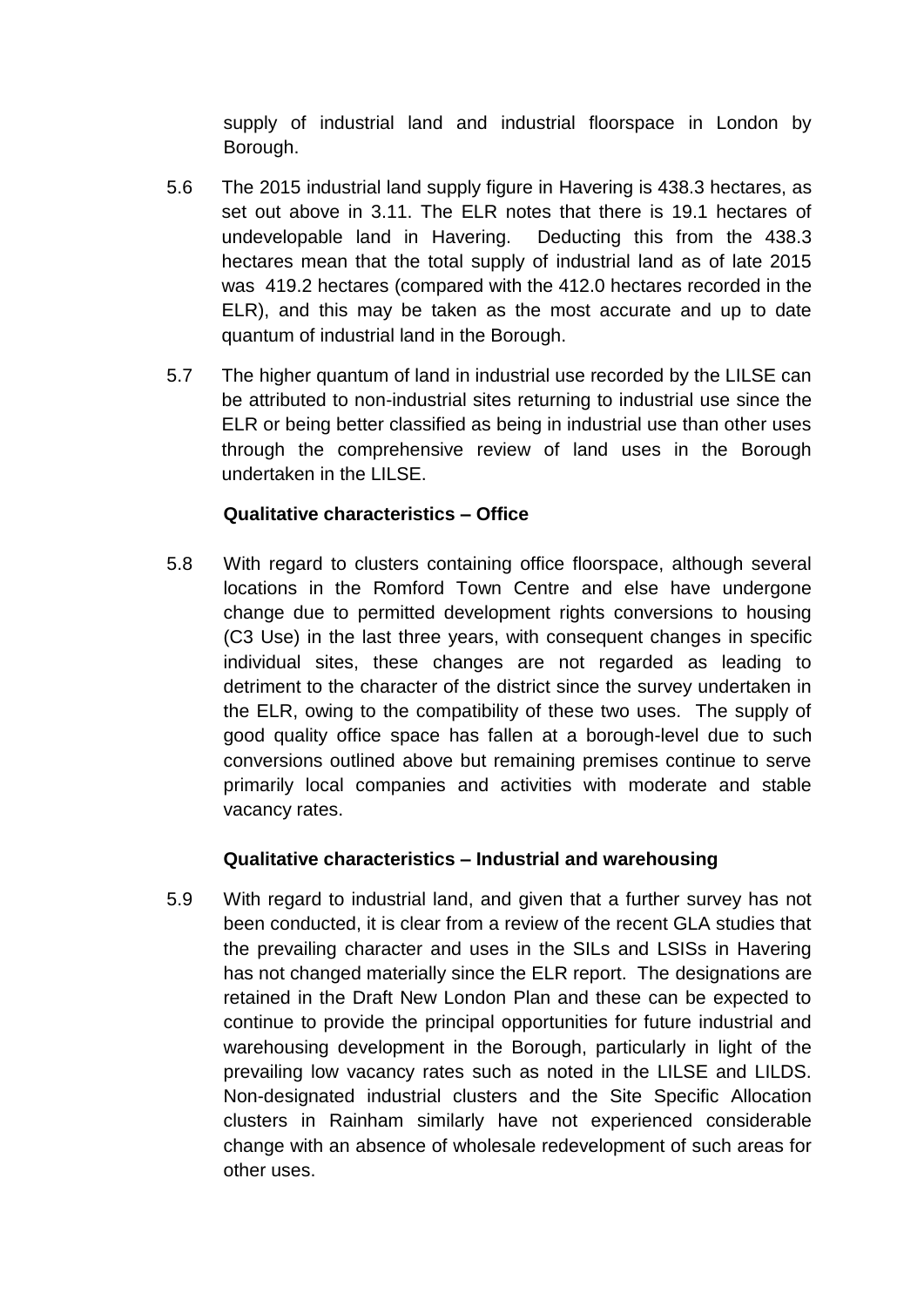#### **Vacant Industrial Land**

- 5.10 The survey of employment land clusters undertaken by the consultants preparing the ELR in 2014 concluded that 56.1 hectares of industrial land in Havering was vacant, of which 37.0 hectares were considered to be developable.
- 5.11 A review of information relating to new developments has identified that land at clusters which was recorded as vacant in 2015 has now been developed for industrial or warehousing uses, namely at Beam Reach 5 (Cluster 4) and Ferry Lane South (both Cluster 8a and Cluster 8b), totalling 14.2 hectares. As a result, there are currently estimated 22.8 hectares of vacant industrial land in Havering which are considered to be developable. This means that of the estimated 419.2 hectares, (ha.) of land which is occupied or developable for industrial and warehousing uses currently in the Borough, 396.4 ha. are occupied and 22.8 ha. are vacant.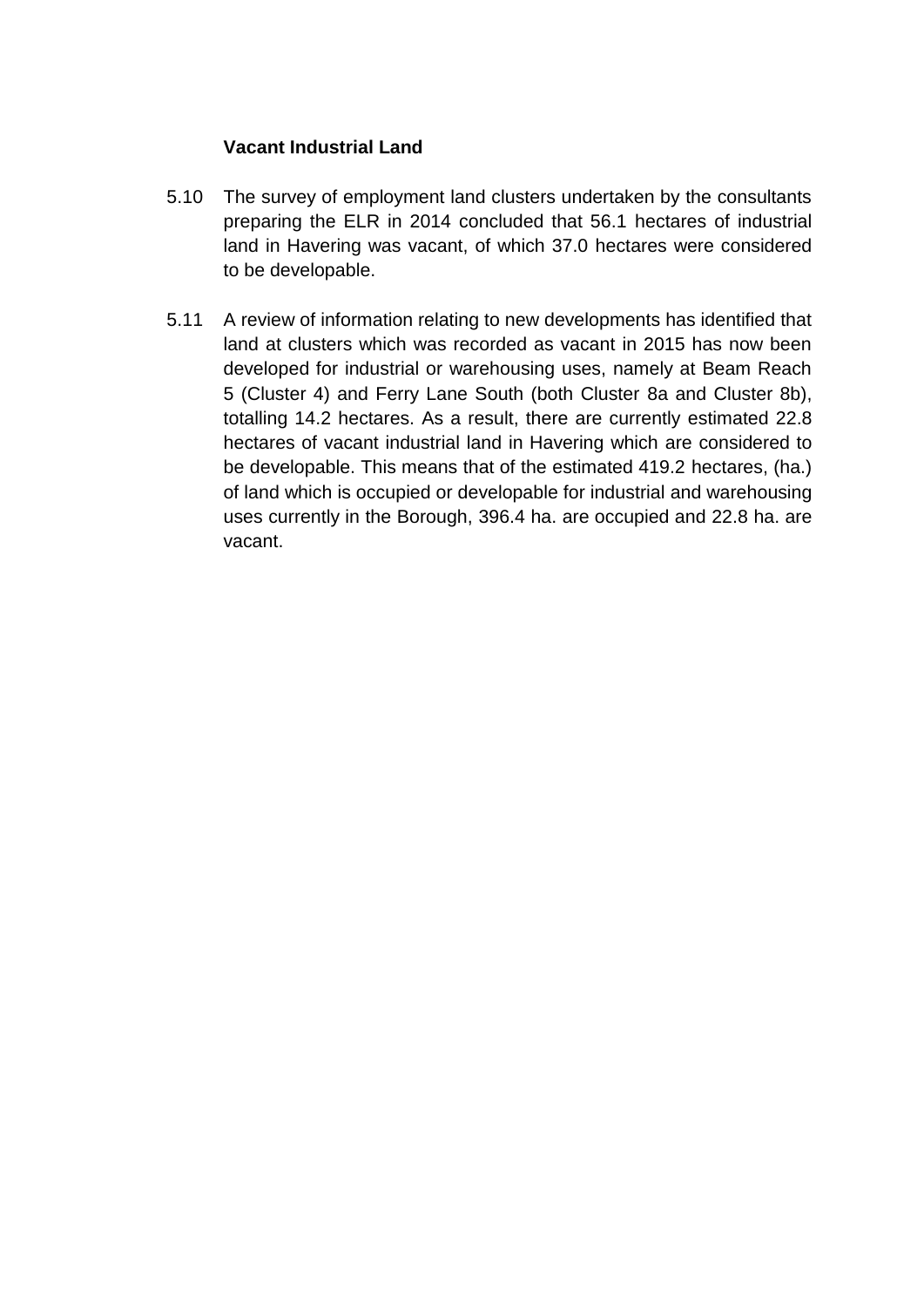#### **6. Property Market Assessment**

- 6.1 A key element of the demand side of the ELR methodology is provided by an assessment of the market for office floorspace and industrial and warehousing land and premises which drew on desk-based analysis of available data and consultation with local property market agents and key stakeholders. Qualitative assessment of property market areas and key sectors was undertaken with reference to a range of local property agents and stakeholders including the Chamber of Commerce, Federation of Small Businesses, the London Riverside BID and appropriate Council officers to provide a 'bottom up' perspective which complements wider scale technical projections which may be characterised as 'top down'.
- 6.2 Further recent consultations with key stakeholders have been undertaken with regard to the initial stages of preparation of the Council's Economic Development Strategy (EDS). These were primarily concerned with developing support for the EDS and covered a wide range of topics including the provision of employment land.
- 6.3 Responses were concerned that the Council has not been sufficiently responsive to initiatives for development and could miss out on future opportunities. Concerns have been expressed regarding the deterioration of Romford as a town centre with regard to future office employment and the reduction in the number of major office occupiers which is a continuing trend. Demand for small and medium industrial units on short leases is a continuing theme and reinforces previous consultation responses.
- 6.4 The significance of the Property Market Assessment (PMA) concept lies in accepting that demand is not constrained by local authority boundaries and constitutes an area of search for a potential occupier. In general, the PMA corresponds to the FEMA required by national guidance and is taken to comprise the London Boroughs of Havering, Barking and Dagenham, Newham and Brentwood Borough.
- 6.5 Within this general situation, specific PMAs were delineated for the main employment sectors. Whereas the above grouping of local authorities holds for industrial employment space, it is not so appropriate for office employment which is a smaller market based mainly on the Romford Office Quarter with limited demand elsewhere.
- 6.6 It does not appear that Havering displays characteristics which are at odds with what is happening in the employment sector in London as a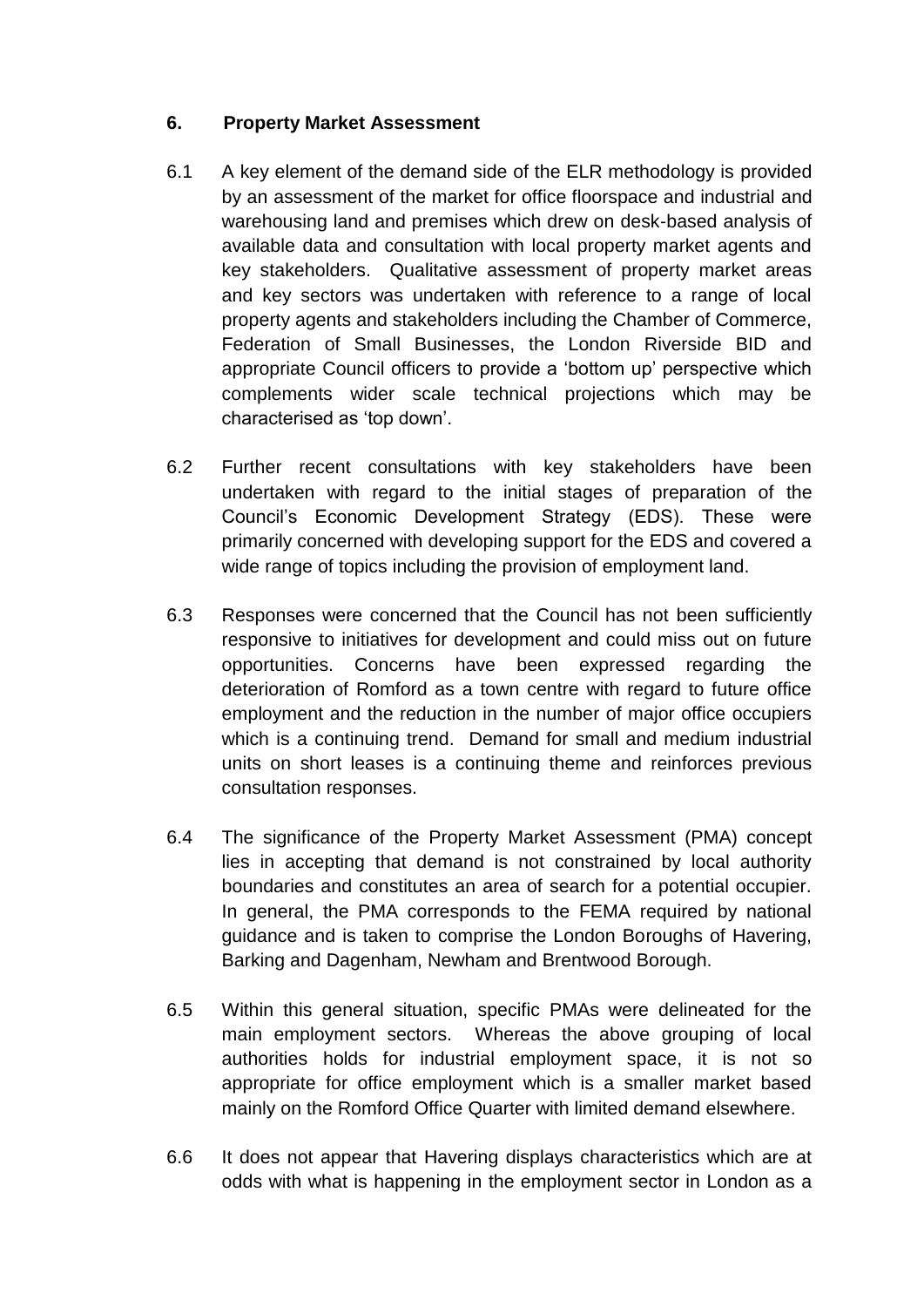whole. Rental levels are generally not high enough to attract major speculative office or industrial provision and the best opportunities for new or reused space are related to major transport infrastructure and particularly the main road network.

#### **Office use**

- 6.7 The ELR noted that neither the supply nor demand of office space is considerable, and that both supply and demand are largely concentrated in the Romford Office Quarter. With regard to key indicators, the average rents for office space within the Borough are £1.45 per square metres with an 5 year average of £1.17 per square metres. The vacancy rates are generally showing a downward trend while asking rates for rents indicate an upward trend in 2017. This indicates an increase in demand which is a positive market outlook. The quality of stock is variable and vacancy rates are relatively high in this sector and this is not likely to change unless a major occupier can be attracted to the Borough, and Stratford is evidently a more attractive location for those who can operate outside the Central Activities Zone or the Canary Wharf district.
- 6.8 In terms of its offer, small scale premises within mostly medium-sized purpose built buildings or above retail premises predominate and are likely to be the primary market via short-term leases for the future with the expectation of ever high specifications in terms of services and facilities. The impact of changes to permitted development rights is not regarded as a major constraint on potential office occupiers as the buildings affected are rarely seen as prime office space and, in some instances certainly, have been unoccupied for some time and from local knowledge, there has been little apparent change in the situation since 2015.

#### **Industrial use**

- 6.9 The ELR noted that much of the available industrial and warehousing stock was of poor to average quality although vacancy rates are relatively low. Demand for industrial and warehousing units appears to have held up, especially for smaller units and short leases which allow flexibility to potential occupiers.
- 6.10 The current average rent is £0.88 per square metres with a five year average of £0.60 per square metres. The current vacancy rate is about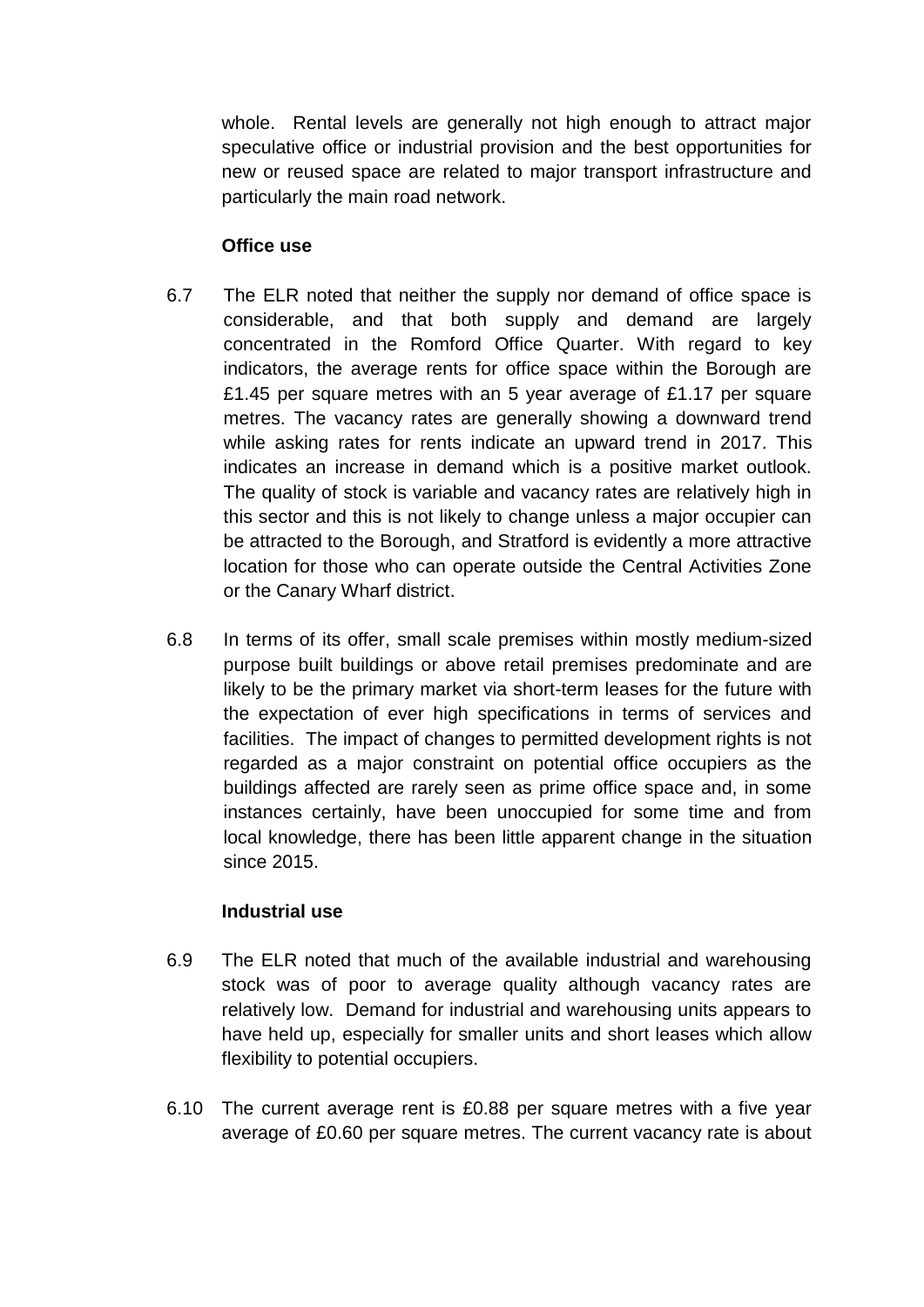4.9 % with a five year average vacancy rate of 2.6  $\%^4$  - lower than that recorded in 2015. The asking rent shows an upward trend and indicates a positive market outlook.

- 6.11 This vacancy rate is considered to be extremely low historically for the East London market for modern stock and the overall increasing demand has brought vacancy down in recent years. Large scale occupiers such as Ocado, Tesco, Lidl, Asda, and Seabrook have boosted the demand for warehousing within East London.
- 6.12 Wider property market trends in regard to industrial premises and floorspace indicate a very tight market within London, characterised by very low vacancy rates and historically high rental levels; property in the East London market – described as the Thames Gateway Market in the London Industrial Land Demand Study - is cheaper and more affordable than most of the other property market areas in London, but
- 6.13 This is mostly reflective of lower land values rather than demand, with parts of the large areas of vacant land found within London Riverside ten years ago having been mostly built-out since the ELR in 2015. Overall, this is not to say that occupiers are not likely to find space but equally there may be no case for the managed release of land.

 4 Source: CoStar UK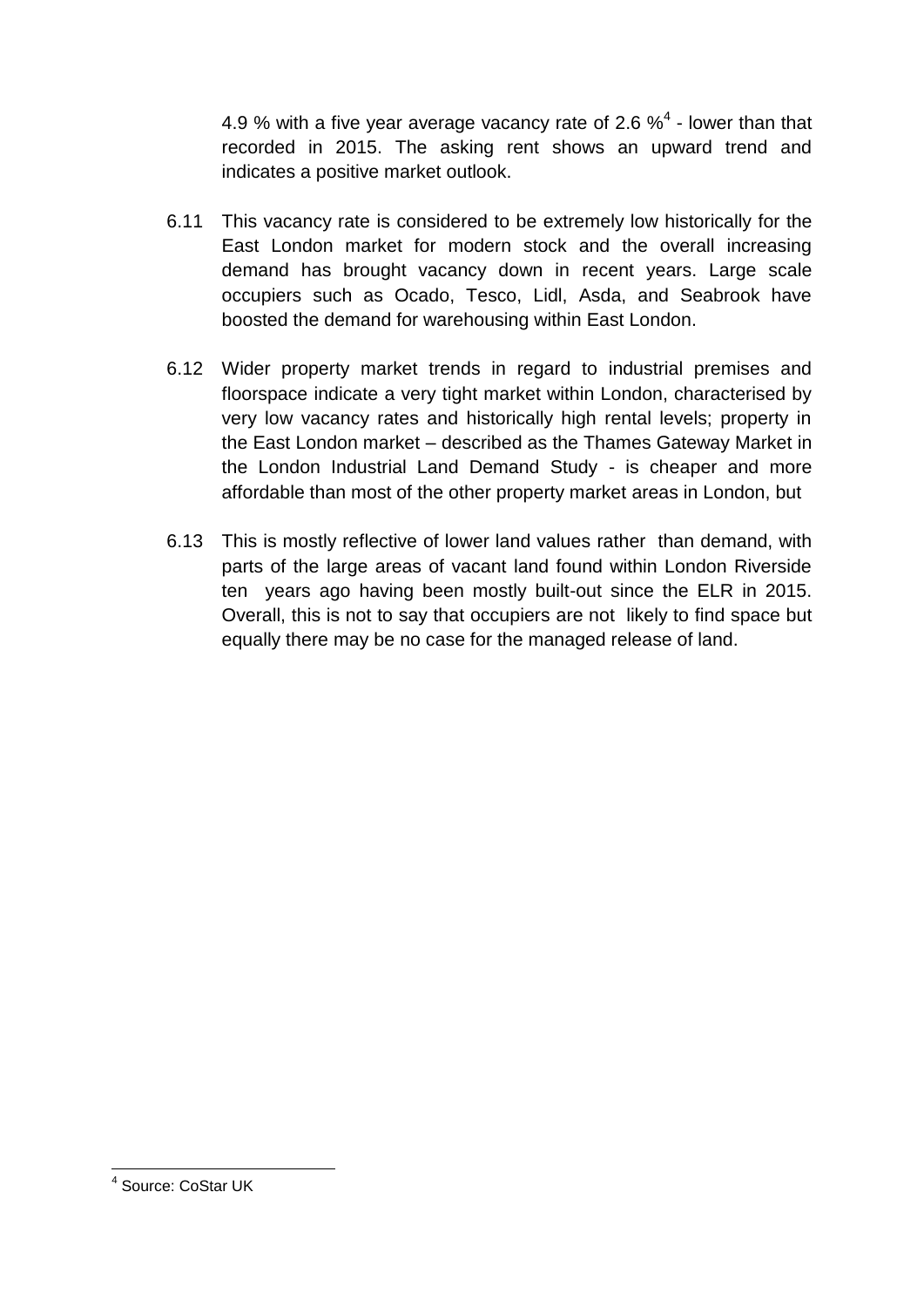#### **7. Demand**

- 7.1 The ELR provided land and floorspace demand projections for the period 2012 to 2031 which corresponds to the Local Plan period. The methodology used was compliant with the NPPF and NPPG and drew on historic floorspace data available from the Valuation Office Agency until 2012.
- 7.2 A process of synthesis applied historic trends to future employment land demand and took account of the impact of a number of major projects, including Crossrail, London Gateway, Lakeside, Beam Park Station, and London river crossings. Adjustments to forecasts were made due to the need for land by these and other uses including waste management and recycling, utilities and public transport.
- 7.3 Demand for both industrial land/floorspace (B1c/B2/B8 Uses) and office floorspace (B1a/B Uses) has been revisited by the GLA in two major studies as noted in Section 3 above. These forecast land and floorspace demands until 2041, which is beyond the Havering Local Plan period.

#### **Office Floorspace (B1a/b Use Class)**

- 7.4 As a means of verifying whether the estimation of demand calculated within the ELR remains valid, a comparison can be made to a more recent calculation of demand set out in the London Office Policy Review 2017. This forecasted a composite requirement of trend-based and employment-based office floorspace required to 2041 of 7,400 square metres (Table 9.14).
- 7.5 When considered on a pro rata basis to align with Havering's Local Plan period to 2031, this would equate to a requirement in the order of 4,500 square metres over a 14-year timeframe to 2031, or 321 square metres per annum. Forecast over a slightly longer 17-year timeframe, the "Medium Growth scenario" forecast in the ELR indicated a somewhat stronger demand quantum of 13,985 square metres to 2031 or 822 square metres per annum, decreasing to 626 square metres per annum in a "Low Growth Scenario" (10,657 $m^2$  total) rising to 1,007 square metres per annum in a "High Growth Scenario" (17,131m<sup>2</sup> total).
- 7.6 The difference between the two forecasts to 2031 should be seen in the context of the influence of a general downward trend in the supply of floorspace prevalent in the Borough in the period between the ELR forecast (2014, using 2012 data) and LOPR's 2017 forecast (using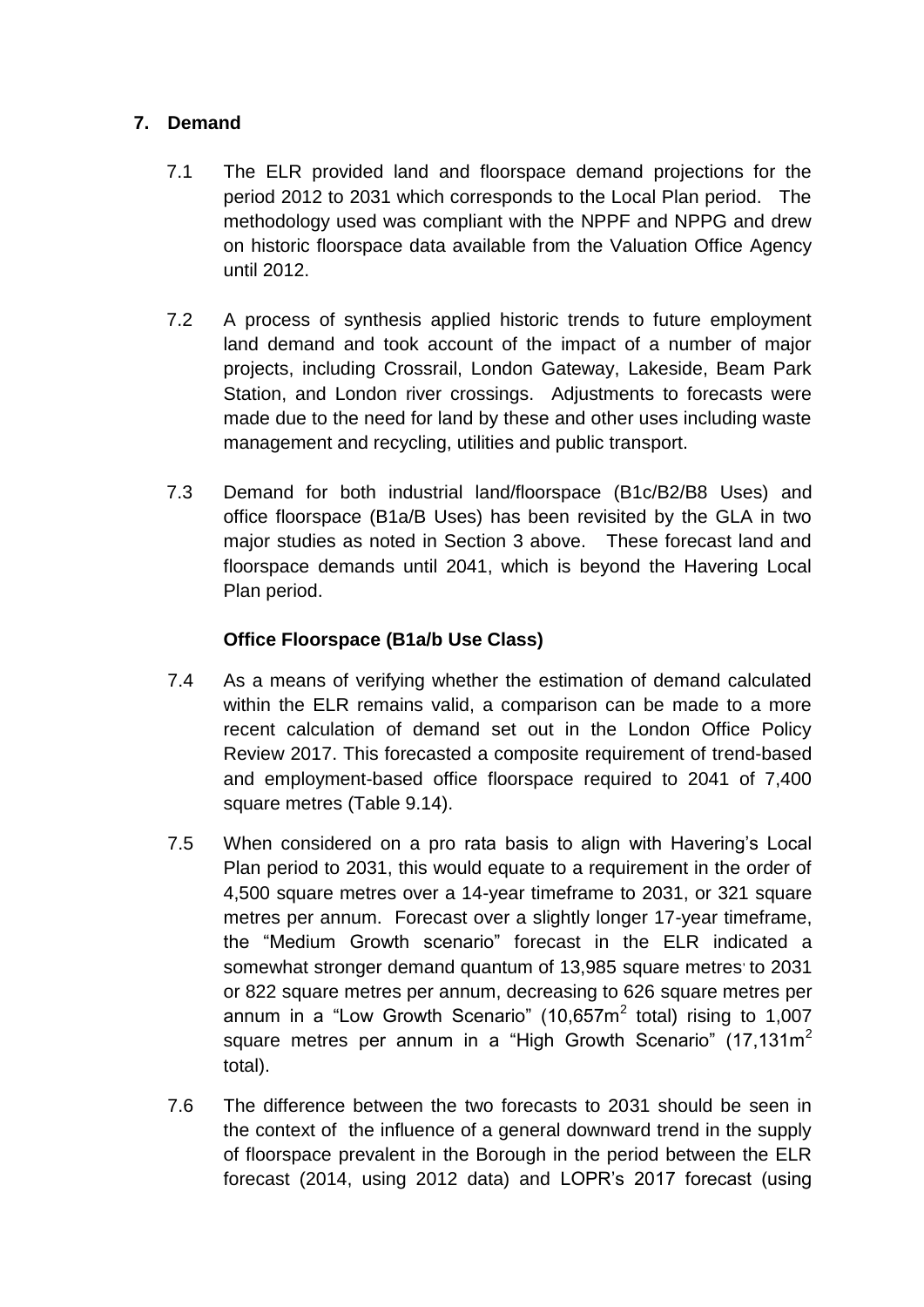2016 data). This downward trend in recent supply is explained in the LOPR 2017 as being as a result of demand being met elsewhere in the FEMA at Stratford in higher-quality and in a wider variety of premises, and the continuing loss of floorspace locally in Havering through conversion of office floorspace to residential use via PDR.

7.7 In absolute terms, the annual net requirements for floorspace as presented in the ELR or LOPR 2017 are small in magnitude representing between 0.2 per cent (LOPR 2017) and 0.3 to 0.7 per cent (ELR) of the total stock of floorspace recorded in Havering (136,  $450m<sup>2</sup>$ ). As both studies have thus concluded that demand for floorspace to 2031 in Havering is weak, the findings of the ELR with respect to demand for office floorspace can be considered to remain entirely valid in 2018.

#### **Industrial Land Use (B1c/B2/B8)**

- 7.8 The 2017 London Industrial Land Demand Study (LILDS), using an overarching similar methodology to that applied in the ELR, estimated that forecast demand for industrial land in Havering between 2016 and 2041 (the London Plan Period) as -38.9 hectares or -1.6 hectares per annum over this 25 year timeframe. If the per annum rate of change calculated in the study were used to estimate demand from 2012 to 2031 - the ELR forecast period, - this would equate to a net requirement for industrial land in the Borough of -29.6 hectares to 2031.
- 7.9 By comparison, the "Medium Growth scenario" forecast requirement calculated in the ELR was -23.8 hectares decreasing to -24.3 hectares in a "Low Growth Scenario" and rising to -23.2 hectares in a "High Growth Scenario". On a per annum basis, this equates to a net requirement of approximately -1.4 hectares per annum in all three scenarios.
- 7.10 As these rates of growth and decline can be considered to align closely with the -1.6 hectares per annum rate of change postulated in the recent LILDS, the forecast net requirement for industrial land set out in the ELR for Havering over the Local Plan period can be considered to remain valid in 2018 and in alignment with emerging Draft New London Plan policy in this regard.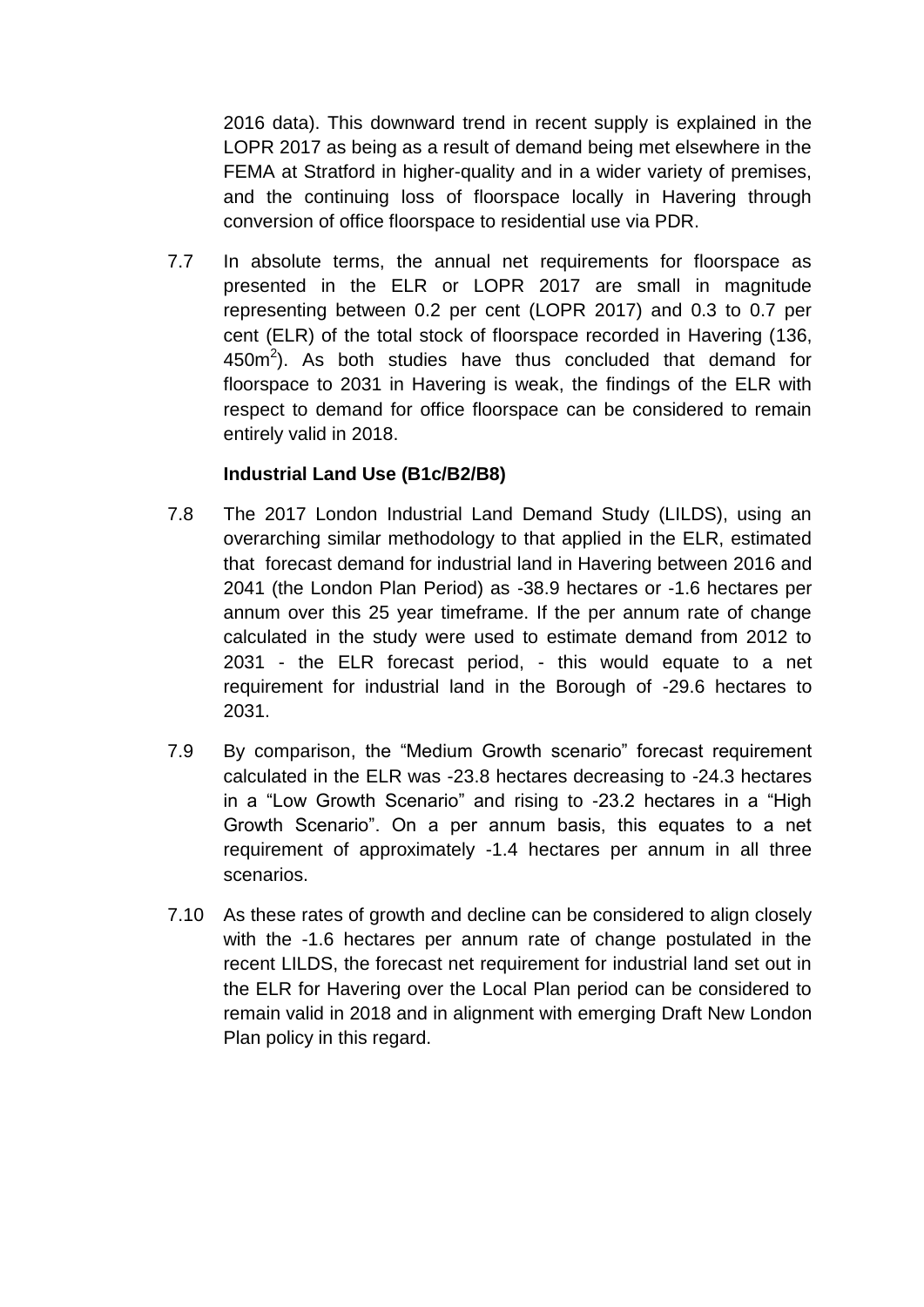### **8. ELR Conclusions**

8.1 A significant conclusions section in the ELR summarises the main findings of the study in terms of both the present and future provision of employment land in the Borough. It provides conclusions for the two main recognised categories of employment; Industrial Land (B1c/B2/B8) and Office (B1a)

## **Industrial land**

- 8.2 Most industrial land in Havering (75%) is presently located in Strategic Industrial Locations (SILs) and it is forecast that the total land required will reduce during the plan period, due to wider historic trends for the reduction in industrial employment. The past decade has seen a sustained period of consolidation of underused industrial land across London and especially the East London sub-region.
- 8.3 The qualitative appraisal of industrial land, and consultation with stakeholders suggested that the current supply of industrial premises is generally appropriate for the Borough's needs. Major change in the demand for industrial land was not anticipated and specific locations were identified by the consultants where change may occur and these are related to regeneration initiatives which are being considered by the Council.

#### **Office space**

- 8.4 The analysis notes that the office market in Havering is mostly supplying the demands of small and medium sized companies which are linked to the local market. Demand for larger floor plate office provision which was built in the 80s and 90s as the local offices for national companies has reduced significantly and this accounts for much of the vacancies in the Romford Office Quarter.
- 8.5 Despite this, Romford's intrinsic strengths as an office location in the future were noted, with good public transport links and many other advantageous factors noted. The 'prior approval' changes were noted to have had an effect but there are grounds for optimism in terms of future plans for infrastructure and development, notably Crossrail.
- 8.6 Office stock will need to be upgraded to satisfy modern office requirements, initially to provide more small and flexible space but eventually potentially larger spaces as the infrastructure and other projects come on line. Office space outside Romford town centre is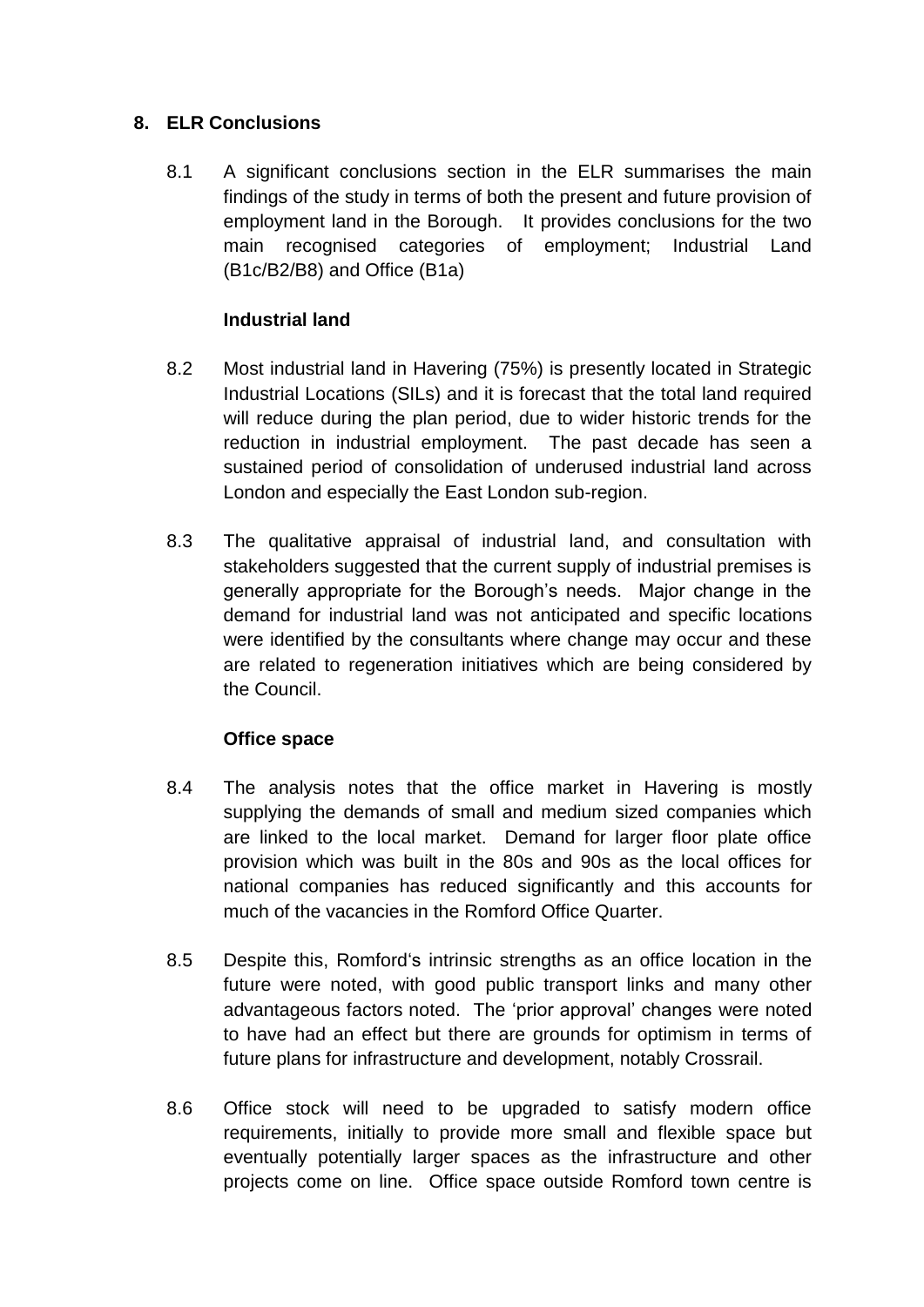relatively small scale and located near primarily industrial uses, and there appears to be limited scope for further major office development.

#### **ELR Recommendations**

- 8.7 The consultants make a number of recommendations for Local Plan policy preparation built on the conclusions of the studies undertaken. The conclusions are justified and comprise a rigorous exposition of the issues and factors affecting the possible magnitude and locations for employment floorspace in the Borough.
- 8.8 Recommendation 1 suggests strengthening Romford Town Centre as the prime office location in the Borough. The Romford Office and Station Quarters are identified as providing opportunities for improved space in line with development and regeneration initiatives which maintain the overall level of office floorspace in the Borough.
- 8.9 Recommendation 2 specifies locations for general industrial and warehousing floorspace, including the Strategic Industrial Locals(SILs), Secondary Employment Areas (SEAs) and suggests renaming SEAs as Locally Significant Industrial Sites (LSIS) as per the London Plan definition. The overall recommendation is to reinforce existing industrial locations which are generally well functioning and provide further opportunities in a declining market.
- 8.10 Recommendation 3 is to re-designate the Freightmaster Estate as SIL. This is an isolated but active and well-functioning industrial estate and has the potential to provide significant economic benefits for the Borough possibly within the growing waste and recycling sector which could support direct employment and have positive local supply chain implications.
- 8.11 Recommendation 4 accepts that there will be a transfer of uses from employment to other uses and lists locations where this could assist the achievement of wider regeneration and housing objectives. Four clusters are listed which could provide a range of uses and assist the consolidation of the industrial activities and lead to the improvement of conditions for modern business occupiers.
- 8.12 Recommendation 5 promotes a more flexible approach to changes away from industrial uses as long as certain criteria are met. The overall industrial capacity of the Borough should not be reduced and the criteria for transfer should include the environmental impacts on nearby residential areas, lack of market interest for industrial uses and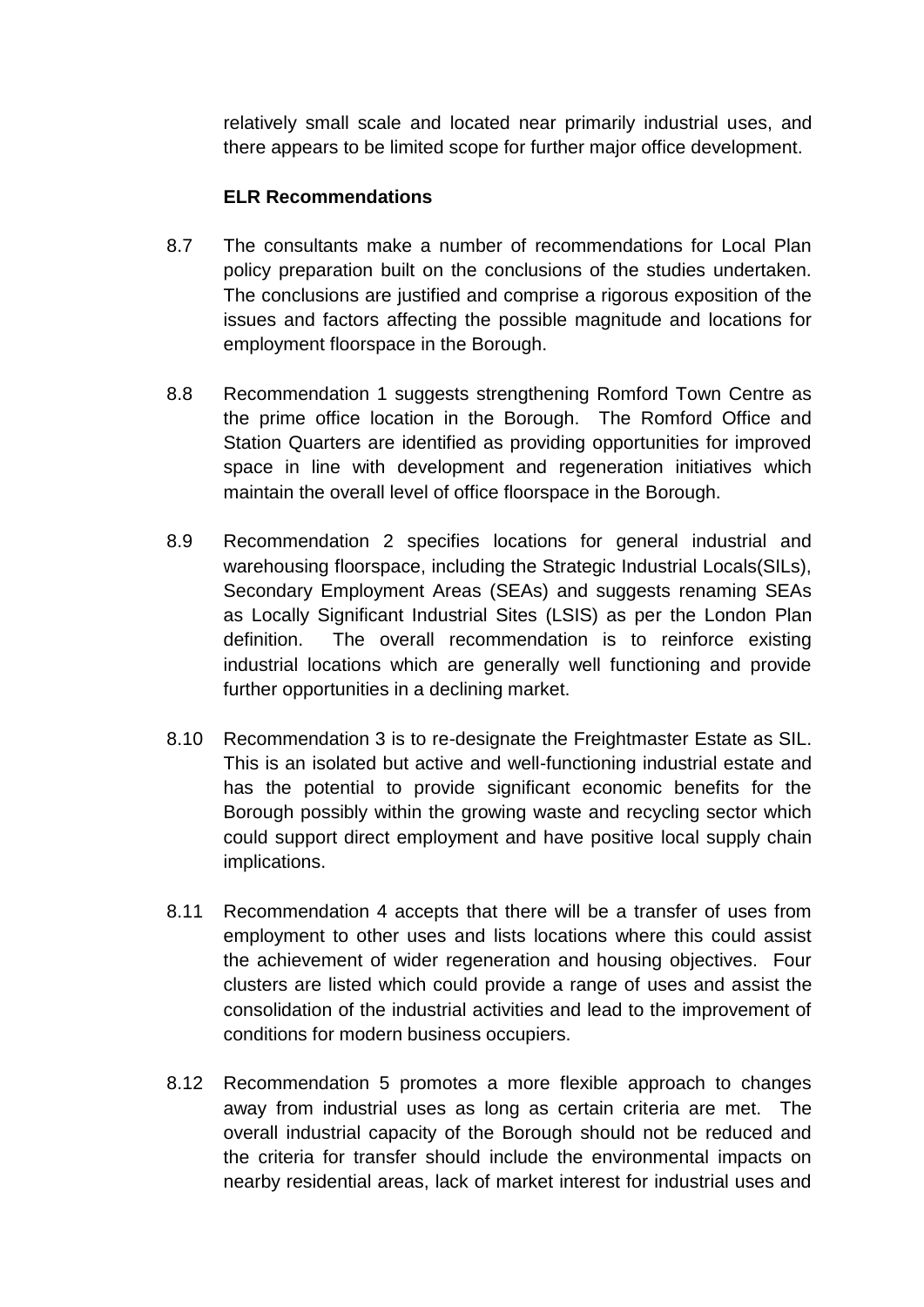maintenance of the projected demand for industrial floorspace during the plan period, as identified in the ELR.

8.13 Recommendation 6 encourages the monitoring of changes in employment land through planning permissions to ensure that sufficient land is available for economic growth during the plan period. Table 8.1 in the ELR report then relates the recommendations to the identified clusters to provide an overview of the results of the studies which may provide the basis for policy formulation.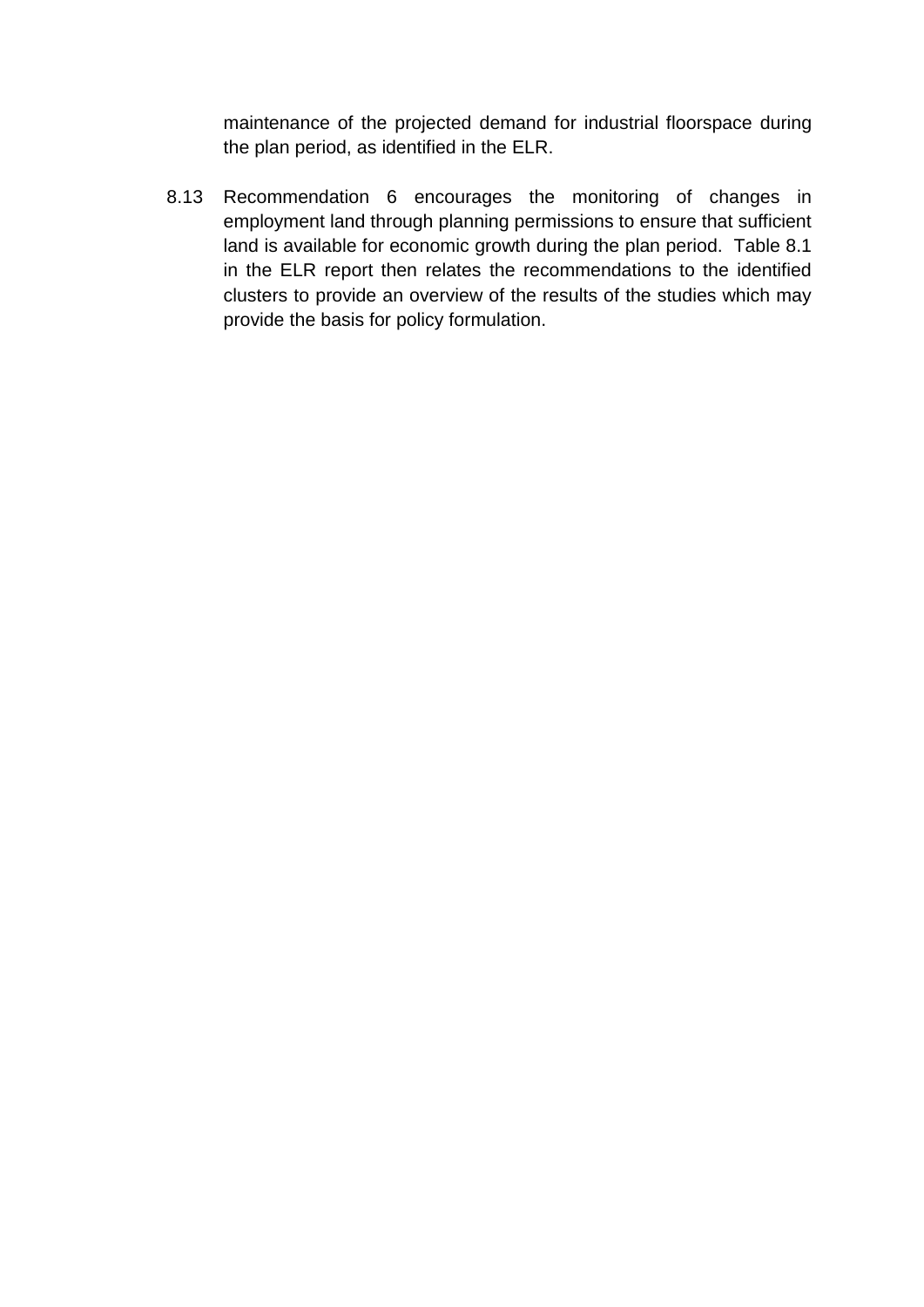#### **9. Addendum Conclusions**

- 9.1 The purpose of this Addendum is to summarise the scope and findings of the 2015 URS Employment Land Review(ELR) Final Report as a key element of the evidence base for the Havering Local Plan submission. Within existing resource constraints it is not feasible to undertake a detailed reconsideration of the ELR and, following this brief review, it is clear that the methodology and analysis based on the information sources and consultations undertaken have resulted in findings which are robust and maintain their relevance for the Havering Local Plan submission.
- 9.2 This Addendum has identified recent work, primarily by the GLA, with regard to policy changes, and the supply and demand of industrial land and office floorspace. This enables the Council to assess the degree of confidence which may be attached to the recommendations made in the ELR.
- 9.3 Sections 3 to 7 above recap on the ELR findings and undertake to identify any changes of note with regard to these or an updated position as relevant. Updated socio-economic indicators and planning policy context have been set out, with some changes noted, and an updated supply position has been formulated based on a high-level review of changes of use and redevelopments in the intervening years for both office and industrial uses.
- 9.4 The ELR's findings with regard to demand for land and premises have been sense-checked against the more recent GLA work referred to, and can be considered to remain valid. Overall, the findings of the ELR have been updated where possible via this addendum and are considered to not result in any change being needed to the recommendations put forward in that study in 2015 and as such they remain entirely valid.
- 9.5 As noted above, the Council has recently initiated the preparation of a corporate Economic Development Strategy (EDS) which will have an effect on policy formulation and should mutually influence both the form and function of the Local Plan and the EDS. Mechanisms should be set up within the Council to ensure that the appropriate coordination takes place and information and date are exchanged as studies progress.
- 9.6 This brief Addendum report concludes that the ELR continues to provide a robust foundation for the formulation of policy regarding the